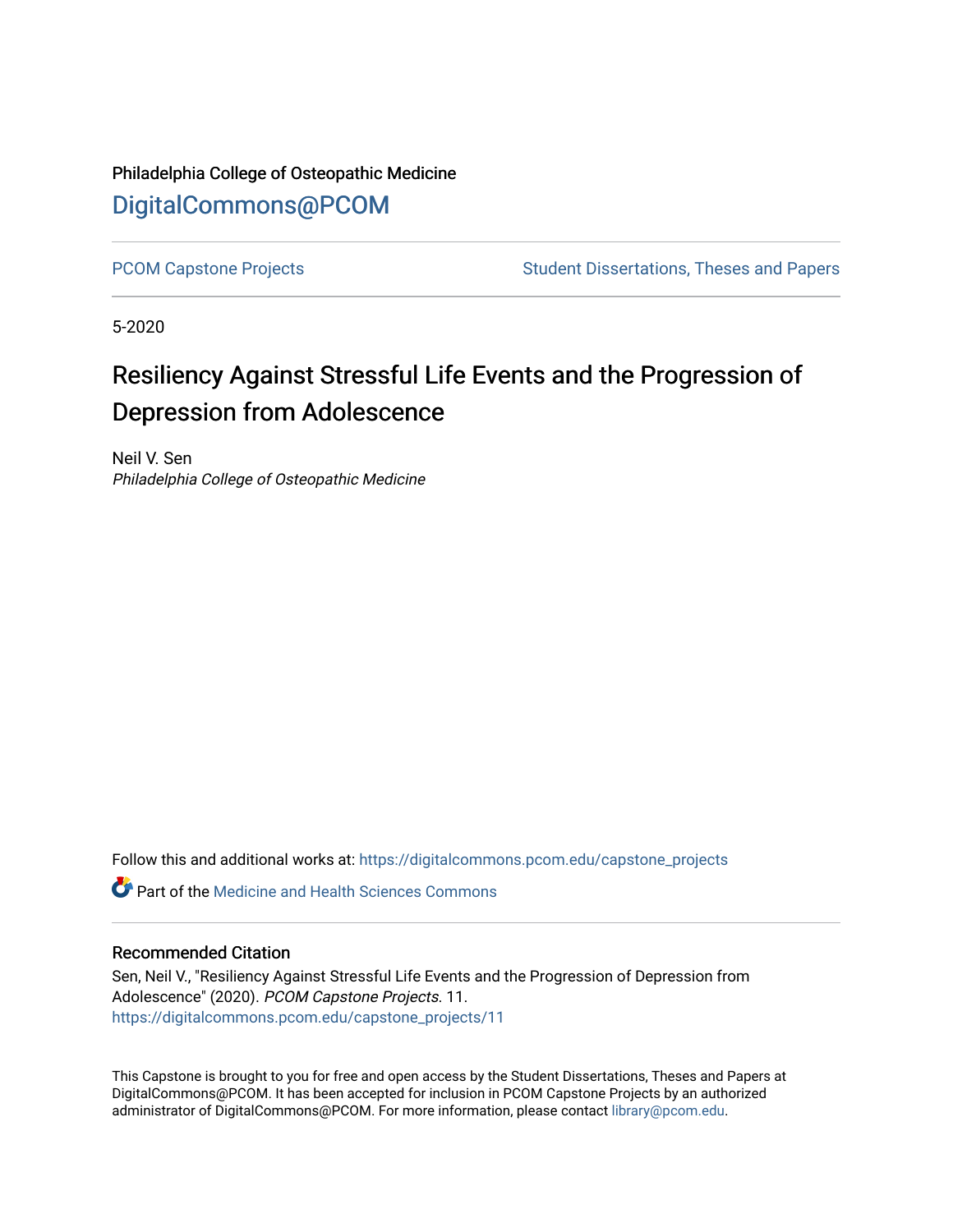Philadelphia College of Osteopathic Medicine Graduate Program in Biomedical Sciences Department of Biomedical Sciences

# **Resiliency Against Stressful Life Events and the Progression of Depression from**

### **Adolescence**

A Capstone in Neurobehavior Concentration in the School of the Health Sciences by Neil V. Sen

Copyright 2020 Neil V. Sen

Submitted in Partial Fulfillment of the Requirements for the Degree of Master of Science in Biomedical Sciences, Neurobehavior Concentration

May 2020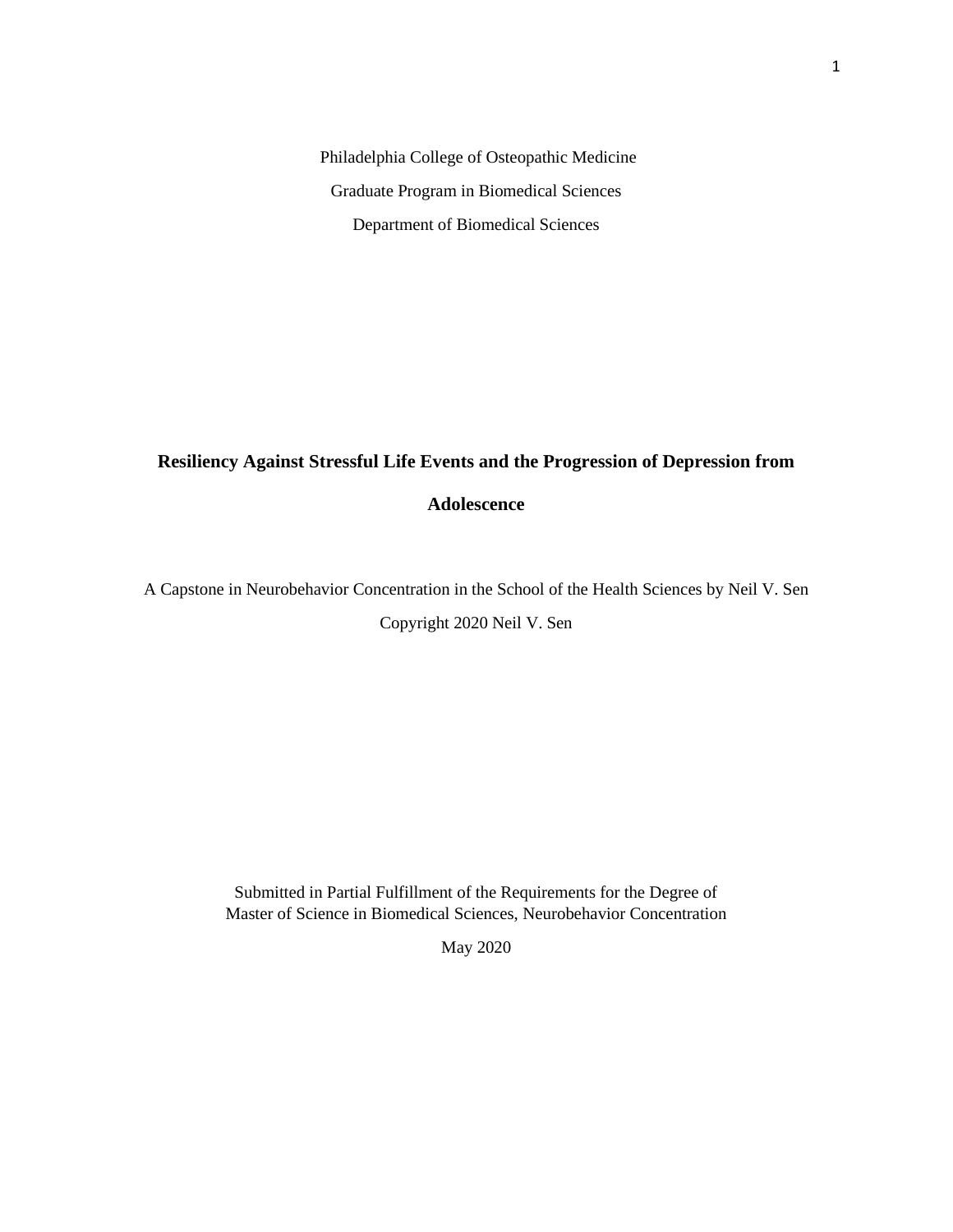### **Abstract**

Major depression is the second most impactful condition on overall health in the United States, affecting approximately 9 million commercially insured Americans. Depression rates are increasing as time goes on, especially in adolescents (12-17). From 2013, the rates of teen depression has risen 63 percent (47 percent for boys and 65 percent for girls).<sup>1</sup> Depression is a complicated condition and there are many factors that play into the progression of the disease, including environmental, genetic, and psychological factors. Adolescence is a developmentally critical period of brain development for plasticity and maturation of stress systems. Studies have suggested that there may be developmental periods in which exposure to stressful life events (SLEs) cause cell sensitivity to epigenetic changes that affect gene and protein expression long term.<sup>2</sup> Thus, these changes may render adolescents more vulnerable to psychiatric disorders. Variations of certain genes may allow certain people to be more susceptible to psychiatric disorders when exposed to an early SLE than others. However, there are studies that have demonstrated that children who have had SLE have no particular mental health problems in adulthood.<sup>3</sup> These individuals would be considered "resilient". Resilience is the brain's capacity to cope with environmental stress and achieve stable psychological functioning in response to prolonged stress. <sup>4</sup> Understanding the numerous neuronal mechanism in different parts of the brain is pertinent, in that it may lead to the susceptibility of depression. A literature review was done on stress's effects in different regions of the brain and how it may contribute to the progression of depression later into adulthood.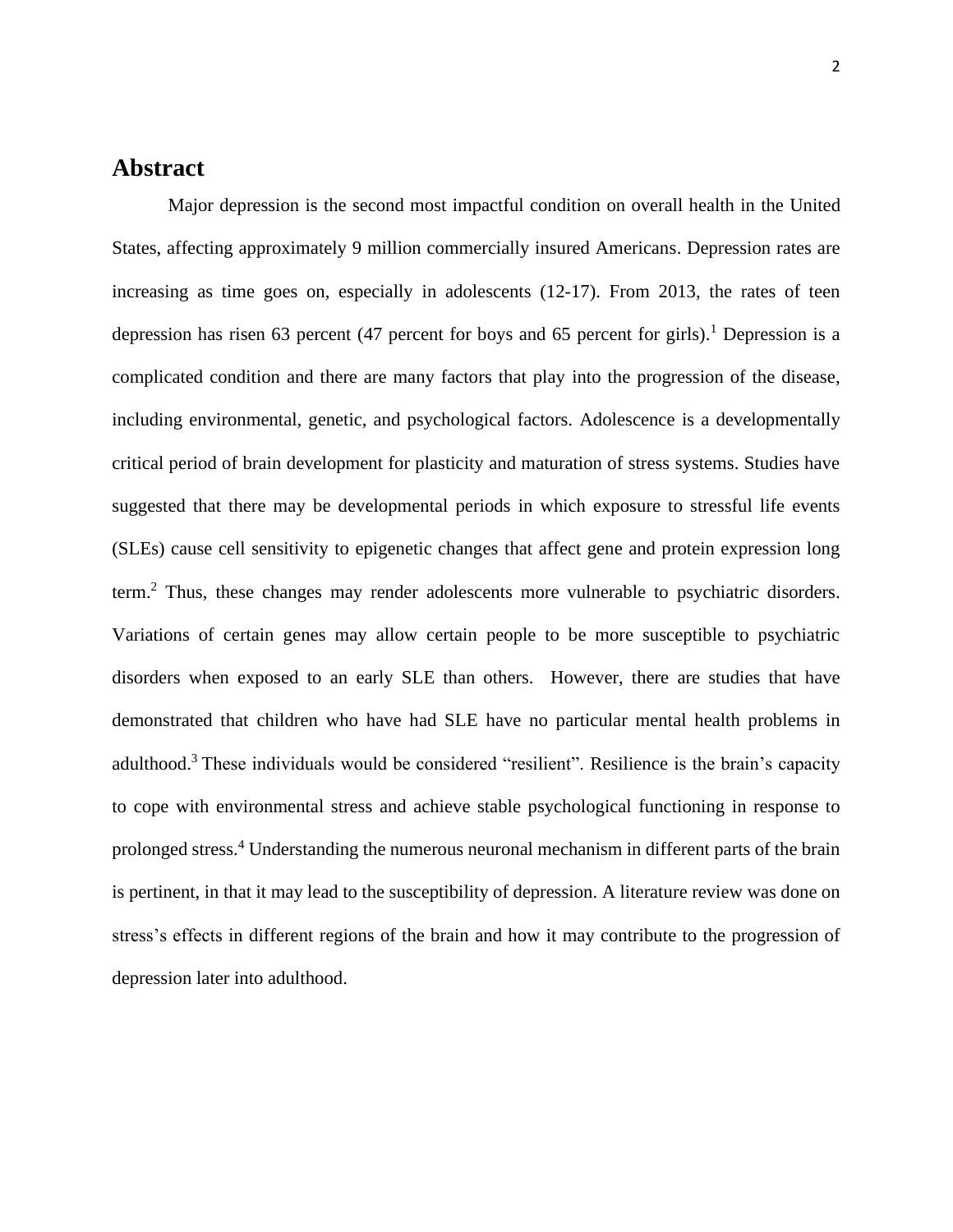## **Introduction**

Major depression is a mental disorder that affects the quality of life of many people. Individuals with depression are affected in varying degrees. Those who have this disorder describe it as having a sense of emotional numbness and a lack of motivation. These emotions can be great enough to feel as though life is not worth living and may go as far to take their own life. Affected individuals who live day to day with this mentally and physically debilitating disease find it difficult to maintain their familial, social, and working relationships and see themselves neglecting their daily chores and routines. Unfortunately, rates of depression seem to be steadily increasing in all age groups in the United States, especially between those under the age of 35. Specifically, between 2013 and 2016 diagnoses increased 63 percent among adolescents; a 65 percent increase for girls compared to a 47 percent increase in boys.<sup>1</sup> This increased rate of diagnosis among adolescents can have serious implications on a growing society upon entering adulthood.

Adolescence is a critical time period for physiological, behavioral, and neurobiological development preparing the child for adulthood.<sup>5</sup> This is the time point where they are most susceptible to many stress related diseases such as anxiety and depression. The areas of the brain involved in stress regulation have distinct maturational processes between early life and adolescence in the human population. <sup>6</sup> Children who fall susceptible to these stressors may experience an impact on their mental state and eventually lead to depression later in life. It has been reported that individuals who had previous episodes of depression in adolescence are more likely to suffer depressive episodes in adulthood.<sup>5</sup> Currently, studies for developmental stress at various stages of adolescence are being explored and still remain limited in scope in terms of human studies. Studies that have been conducted in rats and monkeys to address chronic stress in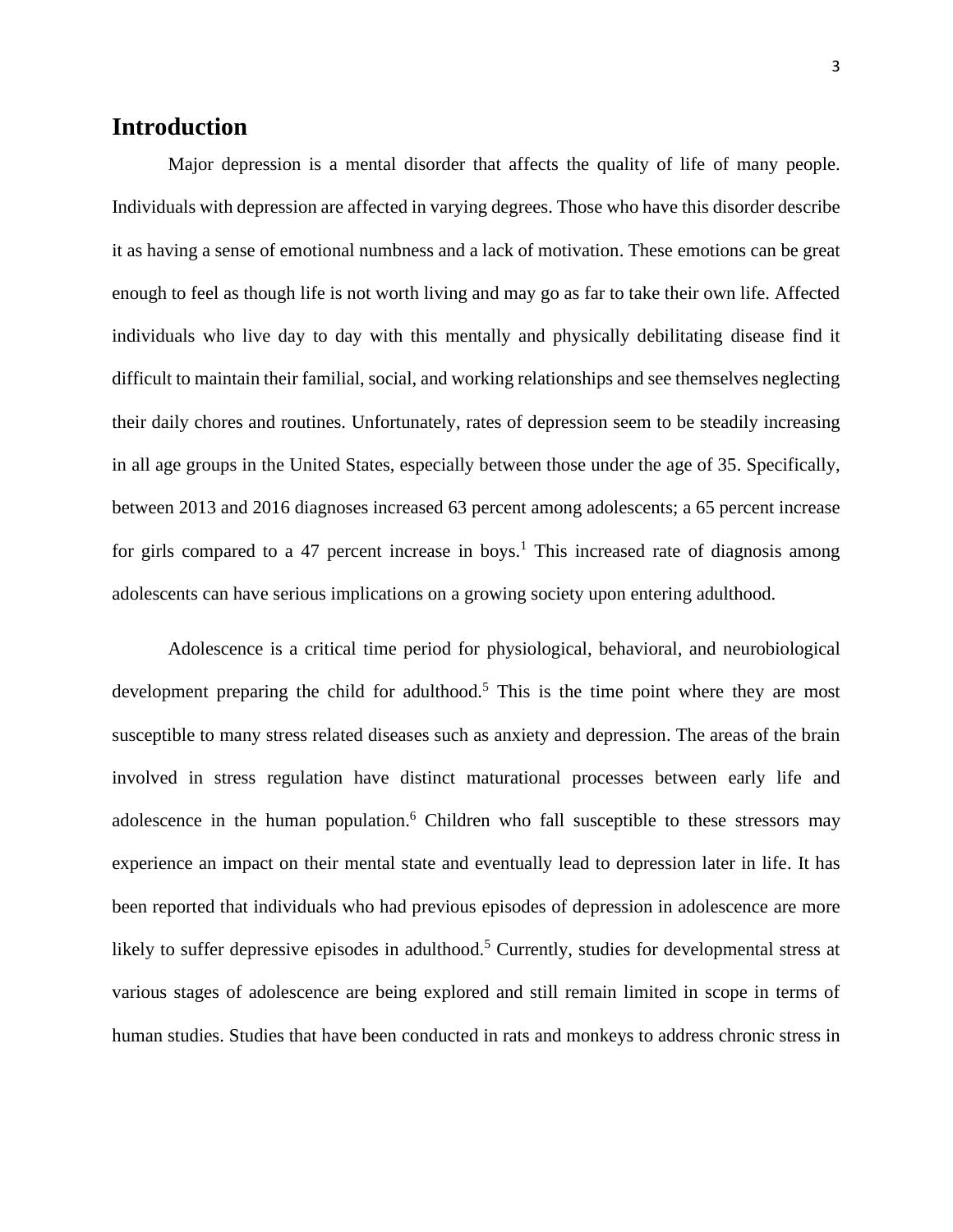adolescence and follow the impacts into adulthood may give us perspective into how this may affect humans.

From birth, to the continuing developmental periods, to adolescence, biological processes, environmental conditions, and experiences have influence on the brain's development. One neuroconstructivist viewpoint is that the brain has plasticity and the connections that are made occur from experiences we have as we grow  $up$ .<sup>7</sup> These experiences that we have affect gene expression of neuronal cells within the brain. Studies have shown that genetic effects play a substantial role in development of depressive symptoms and may explain the variance of the many symptoms that manifest. For example, one of the most studied genetic markers for susceptibility of depression is the polymorphisms in the promoter region of the serotonin transporter gene, SLC6A4. The serotonin transporter is responsible for the uptake of serotonin from the synaptic cleft, as it is considered to play a role in emotional response and regulation in the brain. Associating single polymorphisms to the explanation of genetic risk for depression have been criticized since it has produced unreliable findings. Studies that focus on single polymorphisms fail to consider the complexity of genetic pathways and their interactions with other genes.<sup>8</sup> Also, carrying a genetic risk does not imply that individuals will develop depression. Looking at genetic effects only provides a small window of what is occurring at a neurobiological level. There are many other factors at play, such as the environment one is raised in and the experiences he or she has had. It is crucial to understand the effects of a detrimental environment or a stressful life experience on the brain during adolescence.

Emotional regulation is clearly not developed in a growing child. Experiencing stressful situations may interfere with this process of regulation over time. Examples of negative emotional regulation consist of rumination and heightened emotional reactivity. It has been documented that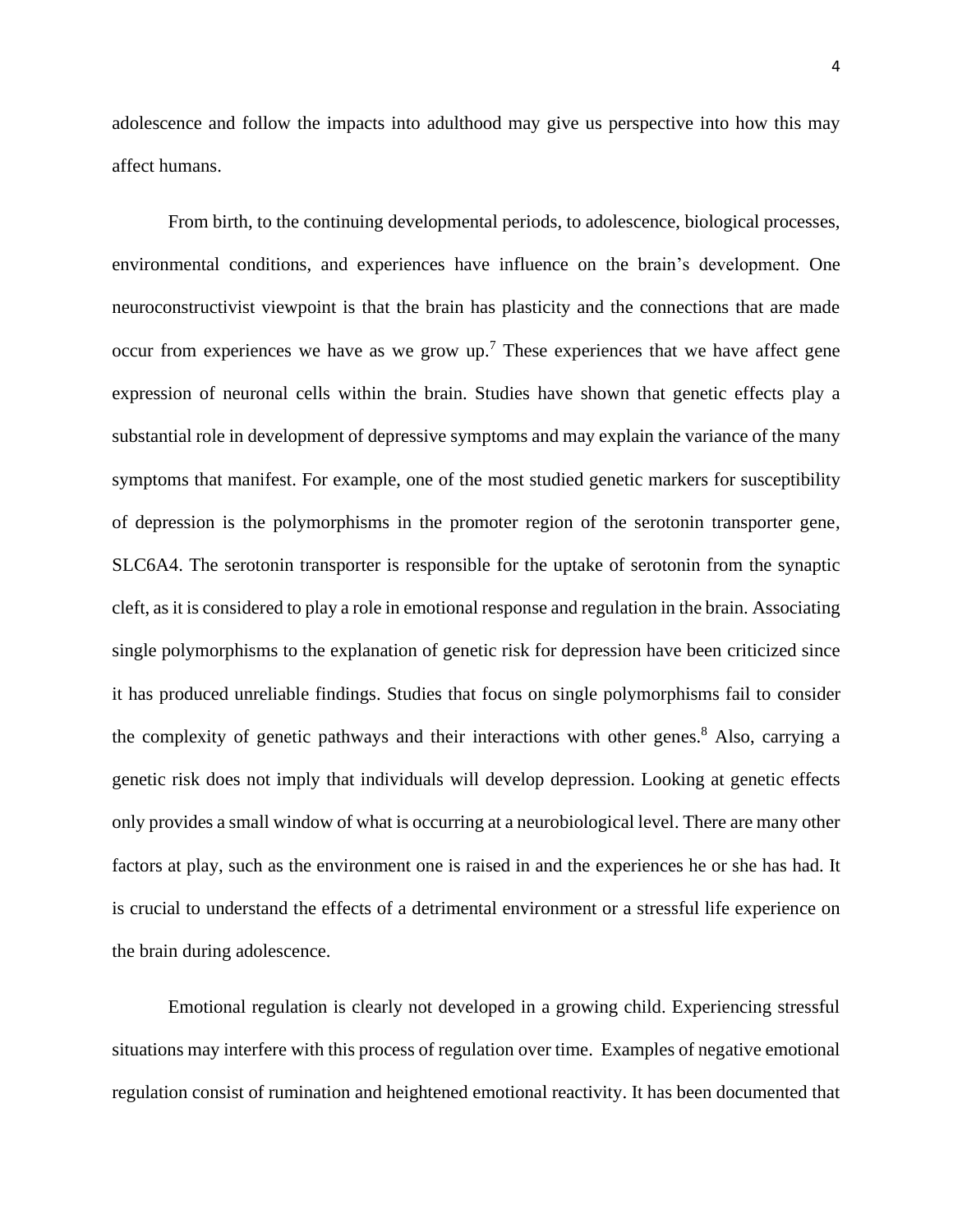adults who have experienced child maltreatment do not cope with daily stress well compared to adults who did not have this childhood adversity.<sup>9</sup> The associations between stressful life events and the internalizing psychopathology have bidirectional influences and cascading effects over time, making this a complex issue. The stress sensitization hypothesis states that exposure to early adversity in development heightens vulnerability for developing depression and anxiety following subsequent stressors.<sup>2</sup> However, not everyone who experiences early life stress in their childhood develop mental disorders in their adulthood. This can be explained as resilience.

Resilience is the brain's capacity to cope with environmental stress and achieve stable psychological functioning in response to prolonged stress. The neurophysiological coping mechanisms of stress resilience are still unknown. Thus, this creates opportunity for creating treatment options that address the dysregulating factors causing depression since diminished resilience may serve as a mechanism underlying the effects of childhood trauma and genetic risk factors common to different psychiatric disorders. Researchers who have attempted to understand the mechanisms of stress resilience have looked into the ventral tegmental area (VTA) dopamine (DA) neurons in mice, the natural reward circuitry of the brain. This paper will be a literature review on the effects of stress in different regions of the brain during adolescence and how it may contribute to the progression of depression later into adulthood. It will focus on effective coping mechanisms that may help alleviate the symptoms of depression.

### **Literature Review & Discussion**

Major depressive disorder (MDD) is a dysregulation within the neural circuits of emotional processing and regulation. Emotion processing and regulation function to influence the duration, intensity, and type of emotion experienced through personally relevant significant events.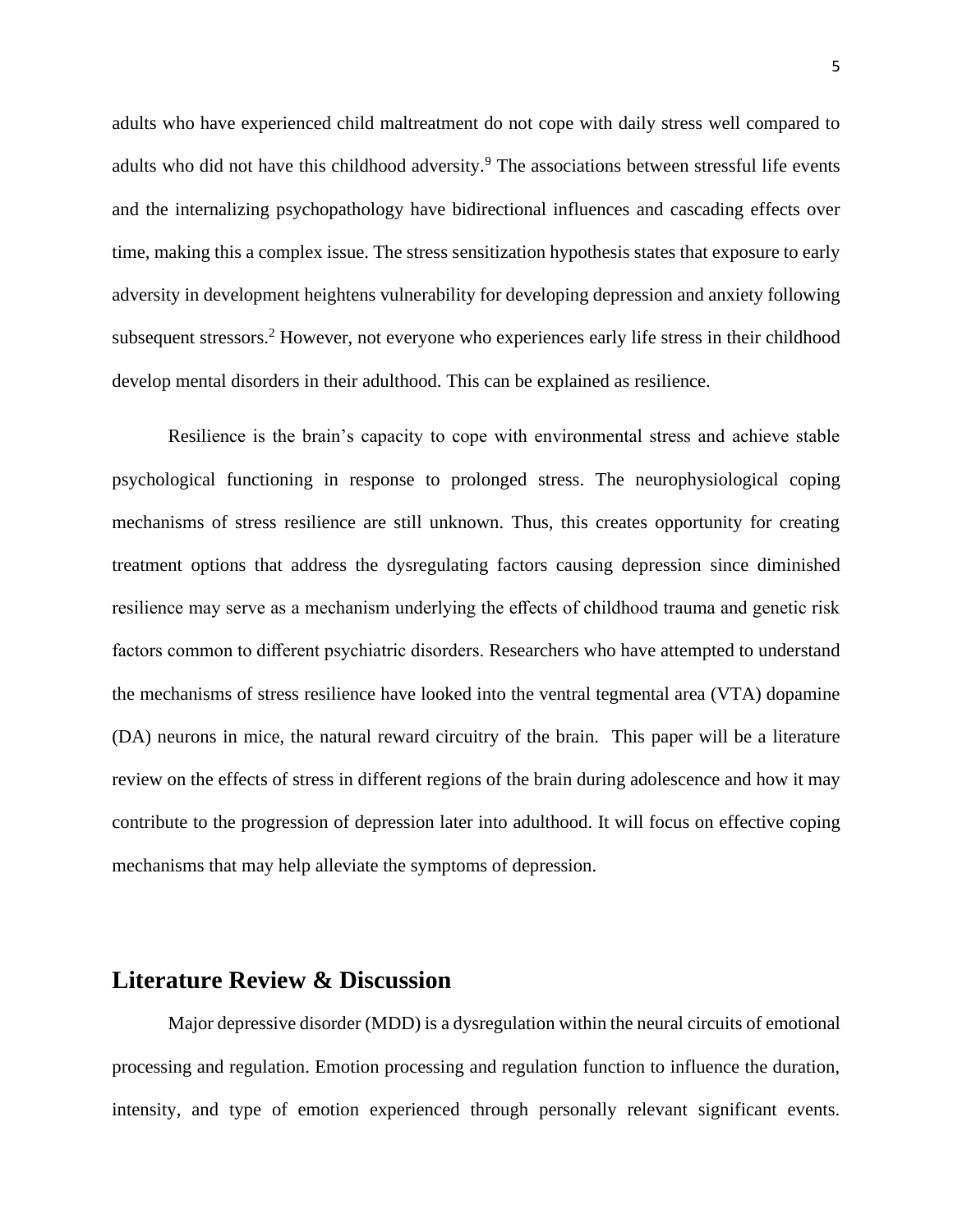Generally, emotions can be processed in two ways: implicit (automatic) or explicit (effortful). Emotions processed automatically involve initial reactivity of lower limbic structures, whereas explicit processing initially requires a higher level of cortical structures.<sup>10</sup> This bidirectional relationship engages a common neural network within the brain involving structures such as the prefrontal cortex (PFC) and limbic structures: the nucleus accumbens (NAc), the ventral tegmental area (VTA), hippocampus, and amygdala. The relationships with all these structures demonstrate the complexity and heterogeneity of this mental disorder upon structural dysregulation

#### **Stress Plasticity of the VTA**

While the exact cause of depression is unknown, the four main contributors to depression are biological, genetic, environmental, and psychological. However, through much evidence, researchers have elucidated the link between stress and depression. There are different forms of stressors that a person can experience, such as a stressful live event or an ongoing chronic stressor in their life. Experiencing stress has profound effects within the brain and can contribute to the structural plasticity changes in the brain. There are different forms of stress in terms of duration, physical or psychological, and intensity of stress. These different manifestations of stress impact the brain in different ways.

Dopamine (DA) is one of the neurotransmitters that is greatly affected by stress. The VTA is mainly populated with DA neurons which are responsible for linking internal states with appraisal of environmental stimuli forming emotional-motivational valuations. It is neuronally connected to limbic structures and medial prefrontal cortex (mPFC).<sup>11</sup> Appraisal processes direct the decision to cope with stress and requires the mPFC to exert a top-down executive control over the lower structures of the brain located in the brainstem. There are two types of behavioral coping strategies: active and passive. An active coping strategy occurs when the person acts upon the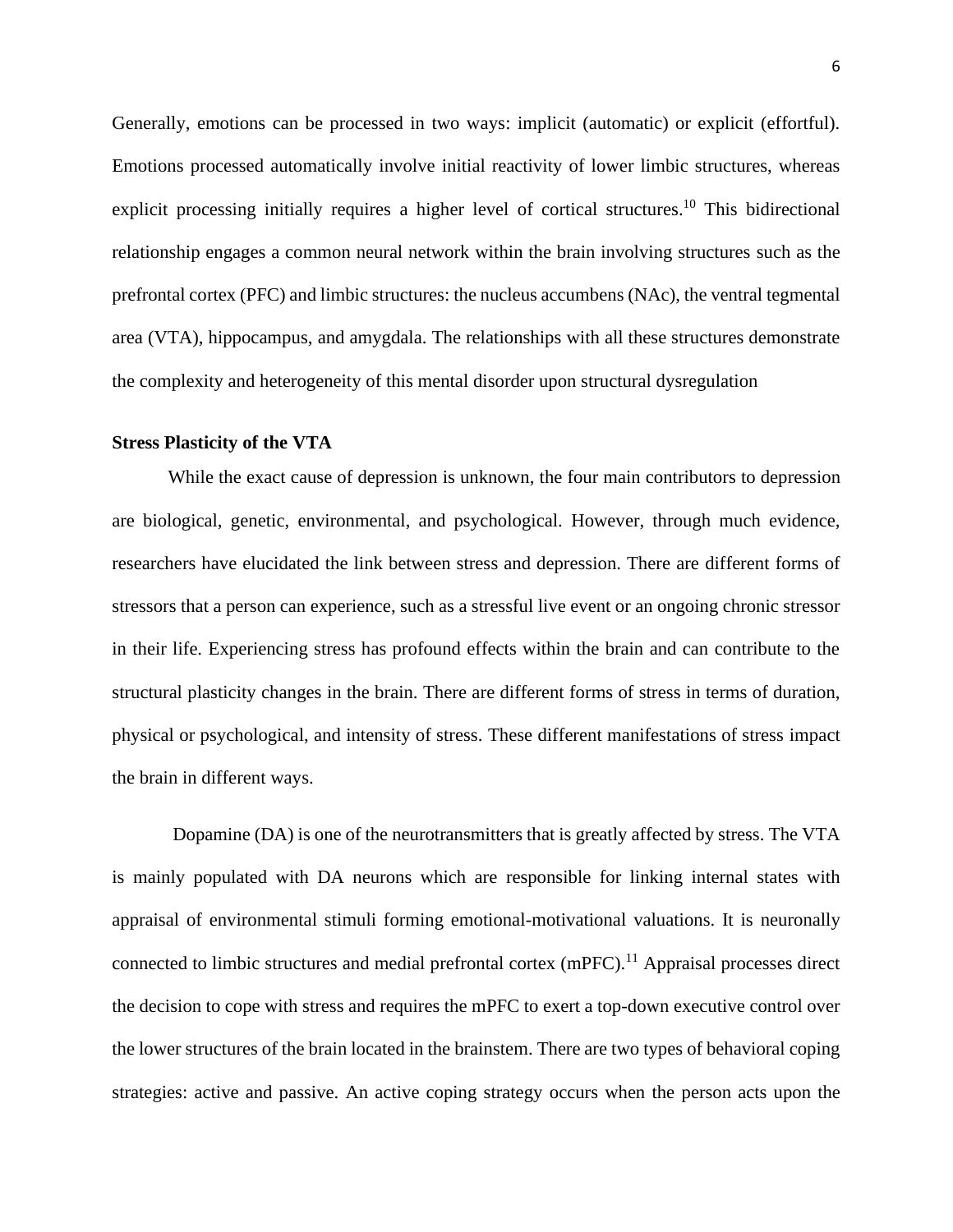stressor to eliminate it and to defend the 'self'. But, when they cannot terminate the stressor by themselves, it becomes a passive coping strategy which relies on others to solve the emotional aspects of the stressful experience.<sup>11</sup> However, if both strategies cannot resolve the stressor, the stress becomes toxic and increases the vulnerability to mood disorders, such as depression.

The VTA-DA circuitry is important in the limbic system, as it plays a significant role in learning and memory processing. This ultimately leads to its role of differentiation between good and bad.<sup>11</sup> Experience-dependent plasticity of VTA-DA circuits is beneficial in that it helps the person adapt to certain environmental situations through learned associations. These learned associations determine the value of different options in order to promote the wellbeing of the person when they experience specific stressful situations. Also, the VTA-DA circuitry evolves over time in terms of reinforcement learning. So, when faced with adversity, formerly neuronal stimuli can reinforce or strengthen behaviors through certain cues. This occurs so that the person can predict future events and thus enables him or her to choose an action that is appropriate to the situation.<sup>11</sup> Unfortunately, a mismatch between predicting stimuli and reality can create a prediction error.<sup>11</sup> An accumulation of these errors can result in improper adaptations to such events of stress, which eventually leads to behavioral rigidity in coping with stress.

Adaptive behavior in stressful situations require VTA-DA circuitry. The VTA-DA circuitry is quite complex, and the adaptive behavior is strongly dependent on the type of activity the neurons perform. VTA-DA neurons are either active or inactive. Active neurons have two types of firing patterns, asynchronous low frequency tonic firing or high frequency phasic activity. The tonic firing pattern fires at a frequency of  $1-4$  Hz and has a single action potential discharge.<sup>12</sup> The high frequency or burst firing has a frequency range of  $15{\text -}30 \text{ Hz}$ .<sup>12</sup> There is a balance of excitatory and inhibitory pre-synaptic inputs that determine the neuronal state of the VTA-DA neuron.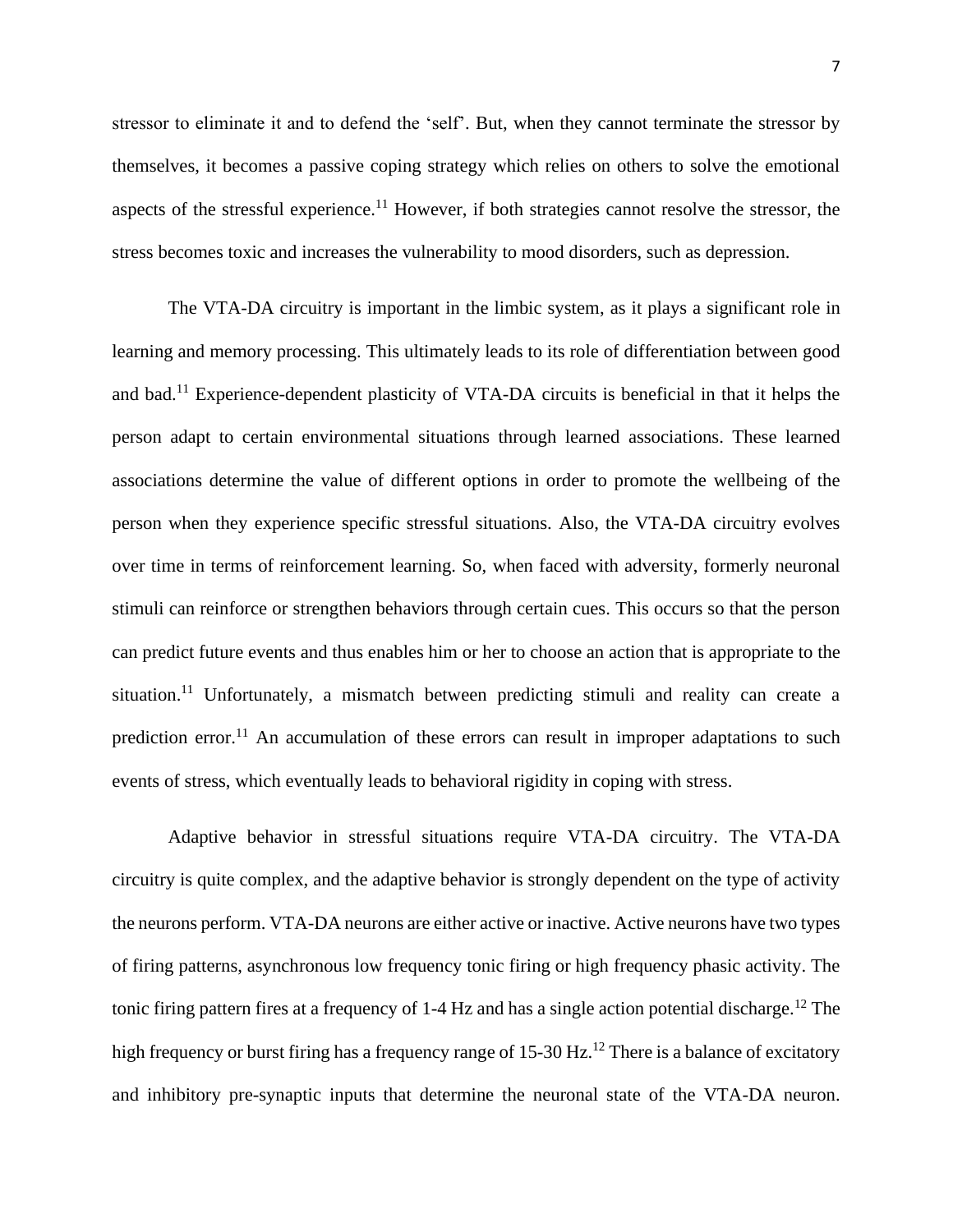Excitatory control is mainly regulated by glutamatergic neurons which can induce a burst firing pattern. On the other hand, inhibitory control is mainly regulated by GABA-ergic neurons which can place VTA-DA neurons in a hyperpolarized inactive state.

It is important to note that phasic firing VTA-DA neurons require tonic activity to be present, otherwise phasic firing will not occur.<sup>12</sup> This can be thought of as tonic firing acting as a spontaneous low background pacemaker for DA activity. The activity of these neurons is labeled as population activity. DA neurons must be spontaneously active to respond to behaviorally relevant phasic inputs, therefore a change in population activity better reflects the responsivity of the system.<sup>11</sup> Through optogenetic manipulations, it was found that active coping strategies are linked to a greater population activity and passive coping strategies are linked to a decrease in population activity in VTA-DA neurons. This suggests that the amount of neuronal tonic activity has a role in behavioral decision making.

#### **Connections to the VTA**

Parts of the VTA's complex afferent and efferent neuronal network has been elucidated mainly through animal models. Generally, these models involve mice or rats that perform different tests to induce phenotypes that match as closely as possible to depressive-like symptoms. For example, researchers use tail suspension tests (TST) and forced swim tests (FST) on mice to quantify their motivation. They observe and record the amount of time spent in trying to escape. The less time they spend struggling has been interpreted in the community as a sign of behavioral despair or passivity. Another form of testing for anhedonia is a sucrose preference test (SPT). This test quantifies how many licks on a spout containing sucrose would occur compared to a spout containing just water. This presents the level of pleasure the mouse experiences when it licks a certain spout. Thus, this reflects the animal's hedonistic potential or 'liking'. Since stress has been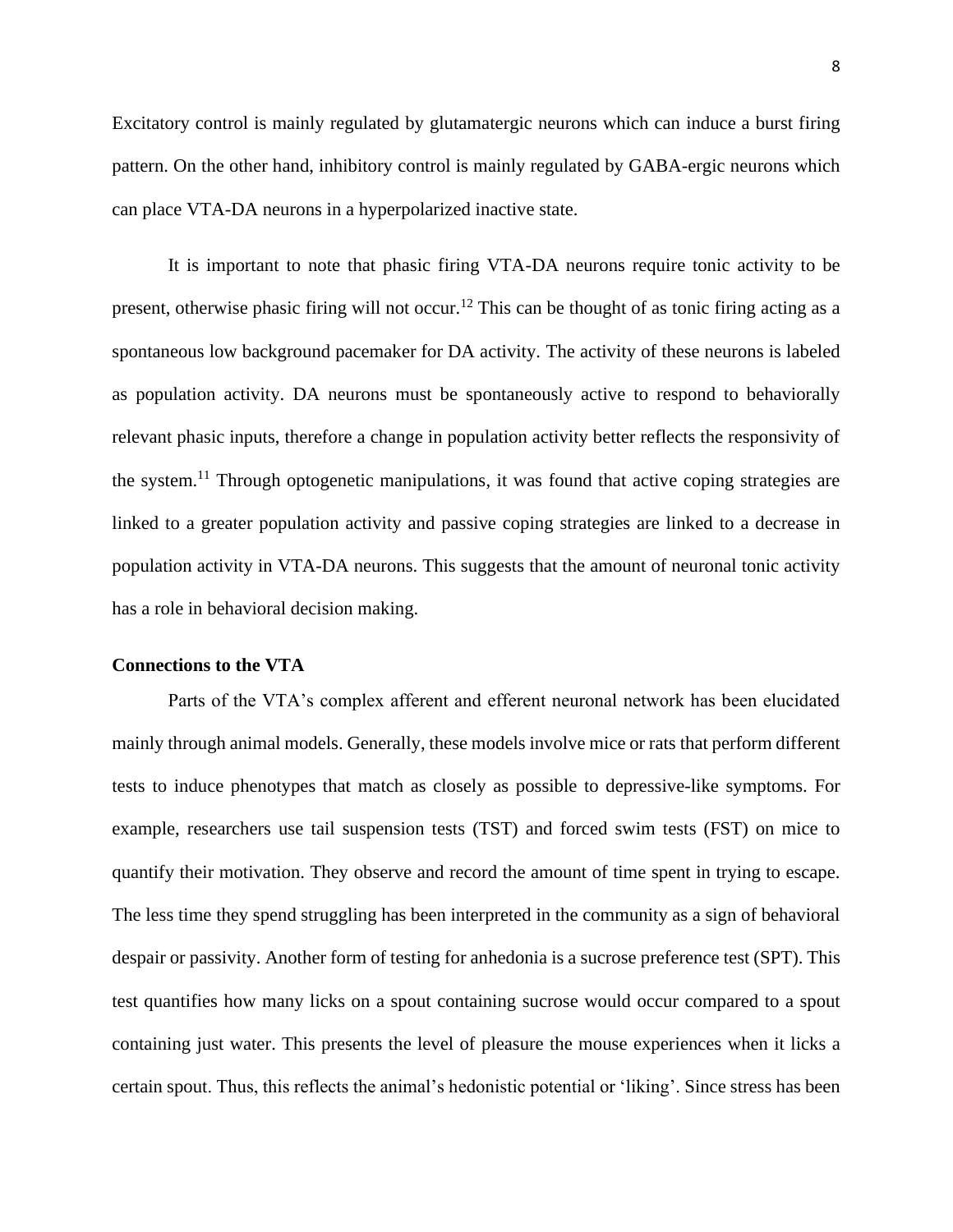a major link to depression, different stress paradigms are used on mice. Particularly, a chronic social defeat stress model (CSDS), chronic mild stress model (CMS), and chronic restraint stress (CRS) were performed. In the CSDS model, mice are exposed to a similar more aggressive and larger mouse. They were then separated by a clear physical barrier that allowed them to see and smell each other. Depressive phenotypes this model produced are anhedonia, anxiety, and social avoidance behaviors.<sup>11</sup> The CMS model is applied in an unpredictable or semi-random fashion with a variation of physical and psychological micro-stressors that are applied for several days or weeks. This phenotype is portrayed as a decrease in reward responsiveness. The CRS model restrains the animal for at least three weeks for 1-6 hours a day. The downside of this model is that the animals become habituated to the stress as they can predict when they will be restrained. More advanced techniques are also performed, such as optogenetics. This method combines pharmacological, fiber optics, and genetic techniques to activate or inhibit certain neurons within the brain, giving researchers a precise tool to study specific neural circuits.

One major connection that is well known to be involved with the VTA is the nucleus accumbens (NAc). The NAc is a critical mediator of depression-related outcomes as it integrates information from afferent inputs leading to motivation and reward functions. Surprisingly, clinical studies have shown how deep brain stimulation of the NAc can provide antidepressant effects for individuals who are treatment-resistant, showcasing the importance of NAc for mediating emotional behaviors in depression.<sup>13</sup> The connection between these two structures can have very different results depending on what type of stress is implicated on the subjects.

For example, one study explored the activity of VTA DA neurons when mice were subjected to a subthreshold social defeat stress model. During the stress exposure, the researchers optogenetically stimulated VTA DA neurons (either phasic or tonic) and measured social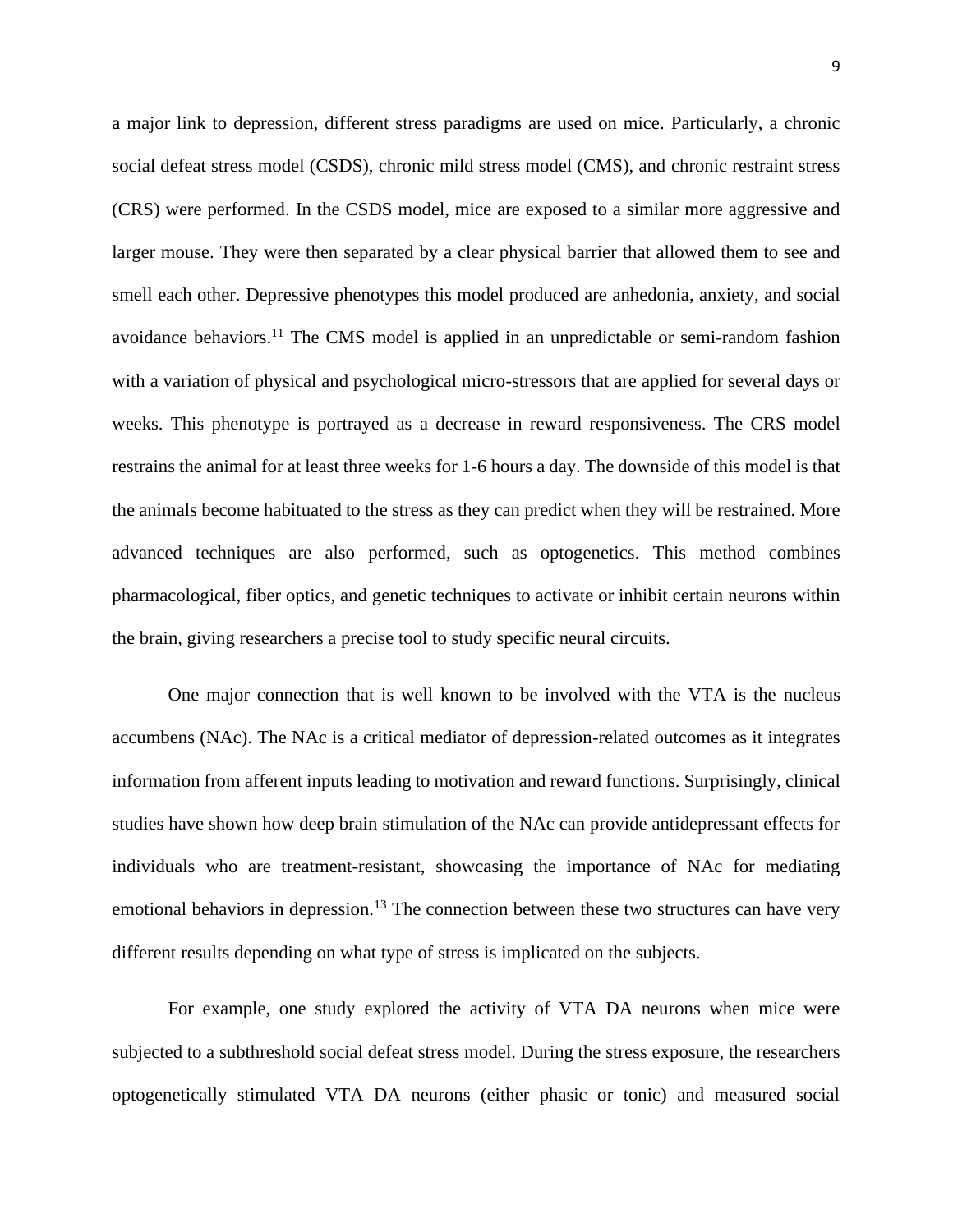interaction and sucrose preference. The mice that received phasic stimulation showed a decrease in social interaction and sucrose preference, demonstrating depressive-like behaviors.<sup>14</sup> This model bypasses the CSDS model by using optogenetics instead of required repeated bouts of social defeat stress, and shows that stimulation of VTA DA neurons induces depressive-like behaviors. Next, using a ten-day social defeat paradigm, the researchers wanted to see if mice who are deemed 'resilient' to stress would revert to depressive-like behaviors when induced with phasic stimulation of the VTA. When optogenetic phasic stimulation was performed, they saw that the resilient mice spent less time interacting with each other and had a decrease in sucrose preference. Seeing that by affecting the VTA resulted in behavioral changes, they performed the subthreshold social defeat stress model once again on mice and phasic stimulated the VTA-NAc pathway which induced depressive-like behaviors.<sup>14</sup> When they inhibited the VTA-NAc pathway, they saw resilient behaviors suggesting a strong link between these two structures in stressful situations.

However, another group of researchers performed slightly different experiments and saw conflicting results. First, they inhibited VTA DA neurons and found a significant reduction of struggling in mice during TST and FST, as well as a reduction in preference for sucrose. This shows that selection inhibition of VTA DA neurons can induce depression-like behavior.<sup>15</sup> This finding conflicts with what was previously stated in terms of a stimulated VTA showing depressive- like behaviors. Next, they used the CMS model to induce stress in mice delivered twice daily for 8-12 weeks. Then, the researchers stimulated the VTA DA neurons through phasic photoactivation and saw the mice struggled more during TST, indicating that activation of these neurons rescued stress induced (chronic mild stress) depressive-like behaviors. To see if the NAc was involved, they blocked dopamine receptors in the NAc and subjected the mice to CMS. They saw that phasic photoactivation had no effect on mice, as they still exhibited depressive-like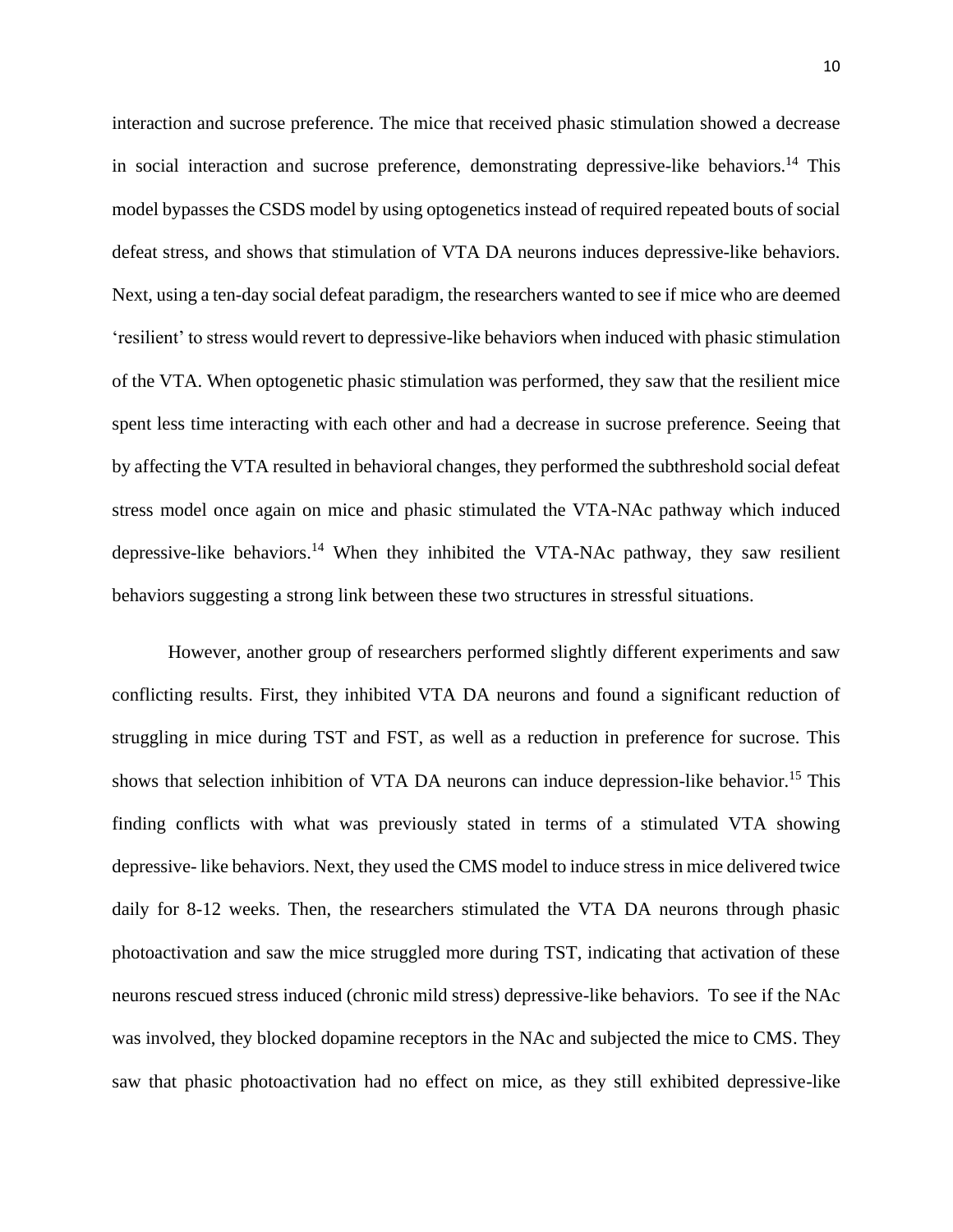behavior.<sup>15</sup> They suggested that the NAc neurons encode phasic activation of the DA neurons in the VTA and the effects of NAc on depression-related behaviors are affected by the activity of the VTA, indicating that VTA-DA neurons modulate the NAc for escape behaviors.<sup>16</sup>

There are two main projection neuron subtypes called the medium spiny neurons (MSNs) of the NAc. The MSNs have two different types of dopamine receptors, D1 and D2, and are classified as D1-MSN and D2-MSN. NAc D1-MSN project to the VTA, the ventral pallidum, and globus pallidum internal, while NAc D2-MSN project solely to the ventral pallidum.<sup>13</sup> Repeated restrained stress and CSDS models showed long-term depression occurred in D1-MSNs, but not in D2-MSNs. When the activity of the neurons was analyzed further, D1-MSNs displayed a reduced frequency of miniature excitatory postsynaptic currents (mEPSCs), while D2- MSNs displayed an enhanced mEPSC frequency in CSDS susceptible mice. If D1-MSNs intrinsic excitability increased, so did the interaction time as D2-MSNs showed no type of intrinsic excitability. Intrinsic properties driving cell firing is a complicated issue by a set of complex interacting mechanisms that need to be considered to truly understand the nature of these neurons.

Through the research applications that we have now, optogenetic stimulation has found how stimulation of D1-MSNs promotes resilient behavior and inhibiting these MSNs induce depression-like behavior when mice are subjugated to the CSDS model.<sup>16</sup> Optogenetic stimulations have also shown that stimulation of D2-MSNs induce depressive-like behaviors, and inhibition of these fibers had no effect.<sup>18</sup> Consequently, researchers have shown that  $D2\text{-MSNs}$ collaterals connect more strongly to D1- MSNs than the other way around, indicating the interconnectivity of the two neuronal types and how stress may cause an imbalance of firing within these subtypes. While aberrant D2- MSNs may be involved in the expression of a depressive-like behaviors, increased activity of D1-MNSs may provide a reversible switch for these behaviors.<sup>18</sup>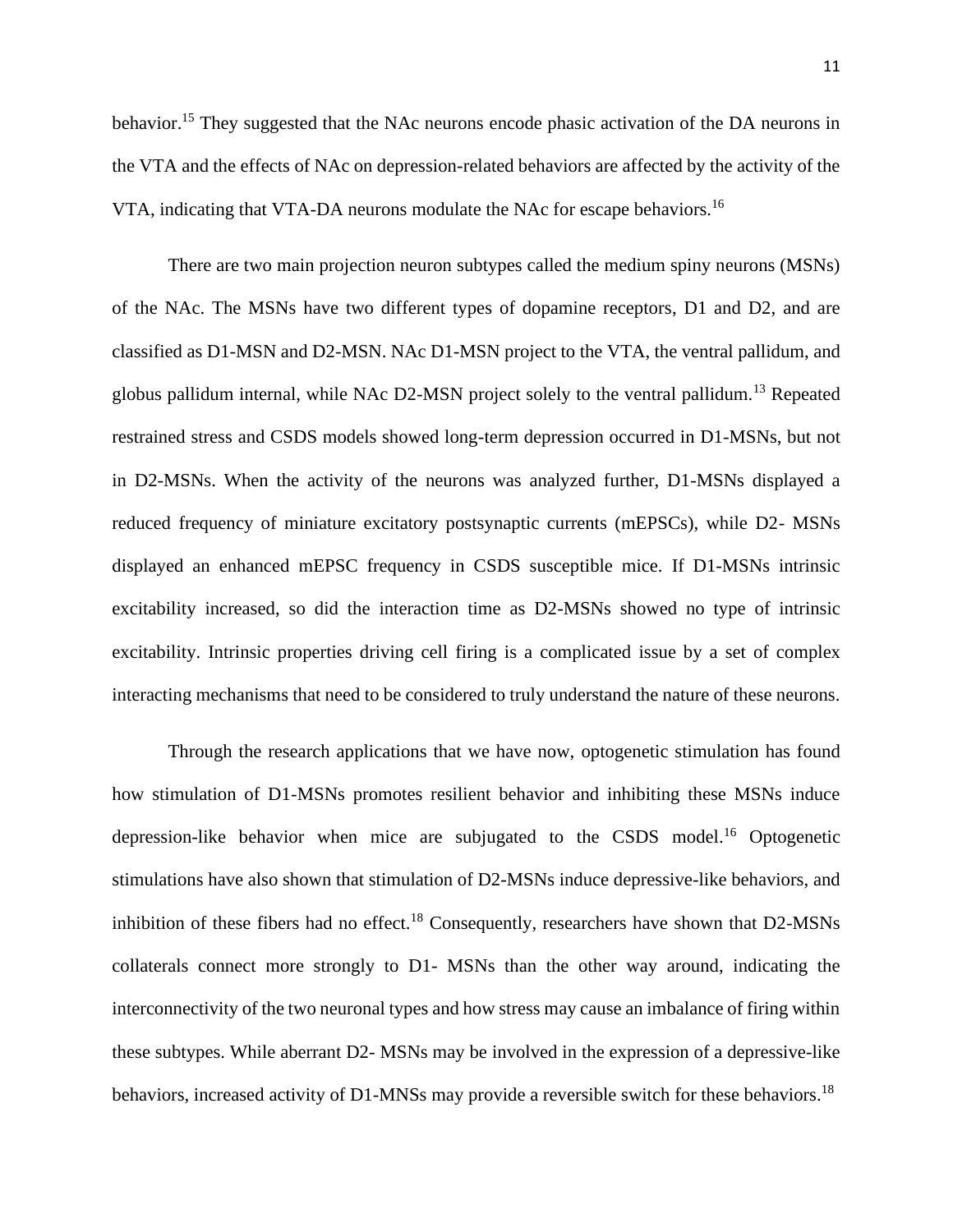Taking note of the importance NAc has in mediating mood, reward, and motivation, the causes of depression in relation to NAc are unclear due to the diversity of connections and cell types. For example, the ventral pallidal (VP) is an important convergent point within the circuitry of motivation and reward. It is known to receive dense inputs from both D1-MSNs and D2-MSNs; more input from D2-MSNs than D1-MSNs and transmits this information to its downstream targets.<sup>19</sup> In essence, it is a heterogenous region that integrates limbic and cognitive signals centrally positioned to mediate these reward and motivational behaviors. A specific population of VP neurons are parvalbumin-positive (PV) neurons and are reported to be plastic in response to the environment and have a role in stress-induced depressive behaviors. VP PV neurons have two main downstream projections: the VTA and the lateral habenula (LHb). The lateral habenula is a structure responsible for aversive stimuli. These two projections have distinct neuronal properties. The PVVP→LHb solely consists of excitatory glutamate post-synaptic activity and the PV<sup>VP</sup>→VTA mainly consists of inhibitory GABA projections and few excitatory DA projections. Elevated activity of VTA and LHb in mice have been associated with depression.<sup>19</sup>

A group of researchers created a CSDS model and labeled PV neurons projecting to the LHb and the VTA and observed their activity with whole-cell patch-clamp recordings. Following the stress model, susceptible animals to the stress showed a greater increase in intrinsic excitability of  $PV^{\gamma}$   $\rightarrow$  LHb, and later elucidated a coupled reduction in inhibitory inputs, compared to the resilient mice that ultimately lead to an increase in glutaminergic activity.<sup>19</sup> Surprisingly, for  $PV^{\text{VP}}$   $\rightarrow$  VTA neurons in susceptible mice had no changes in intrinsic excitability compared to the controls. However, there was a significant reduction in excitability in resilient mice indicating that there was some form of compensatory mechanism that increases GABA projection from VP to VTA that maintains a low level of activity. The end result of cellular hyperactivity in the VTA or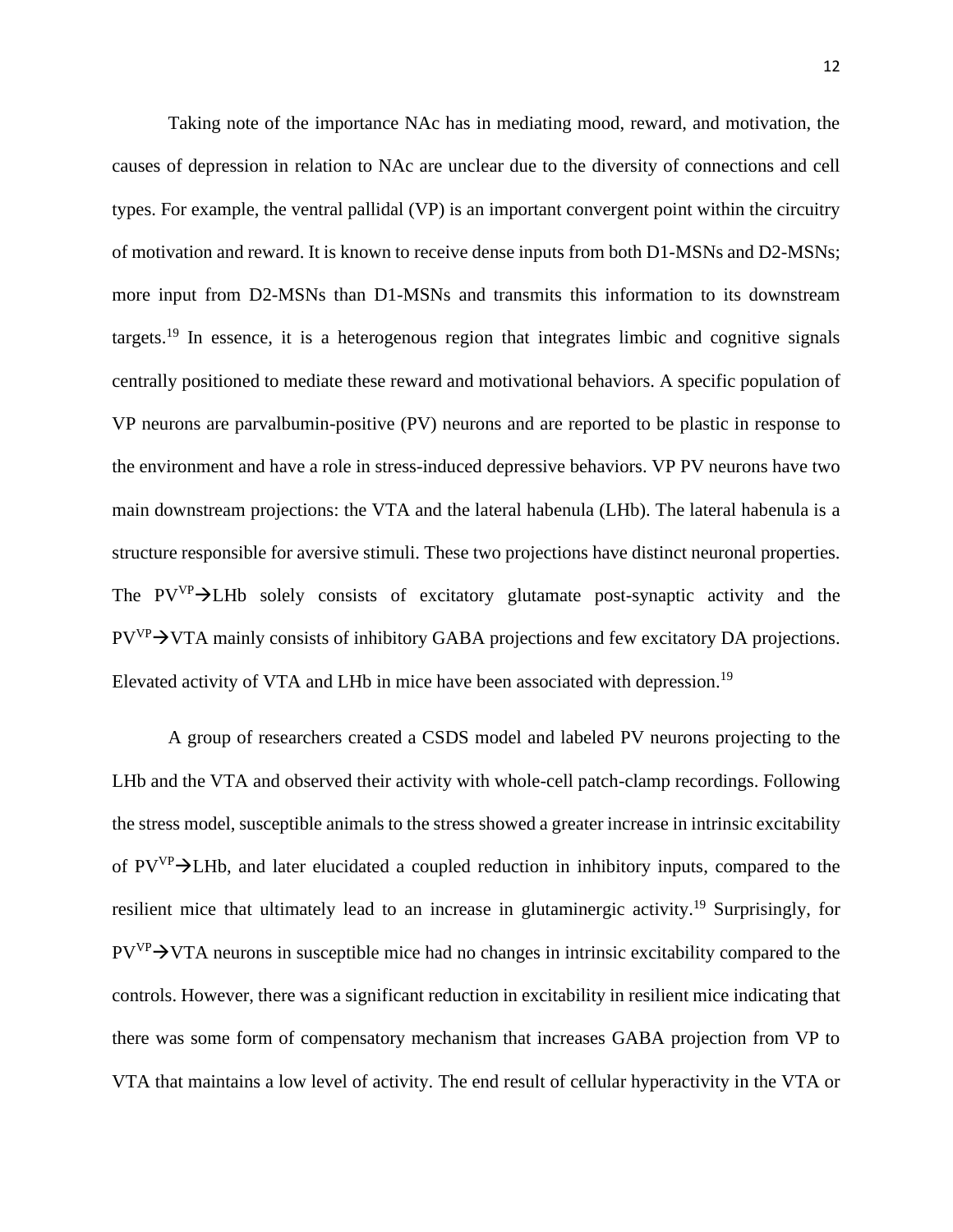LHb through different mechanisms is commonly seen in susceptible animals who undergo CSDS.<sup>19</sup> When the researchers tried to reduce the activity through optogenetic inhibition and then inducing them to stress, they found different behavioral actions depending on what projection they were inhibiting. For instance, reducing  $PV^{VP}$  > LHb led to resolving behavioral despair, while reducing  $PV^{\gamma}$   $\rightarrow$  VTA led to resolving social withdrawal, essentially inducing resilience to CSDS.<sup>19</sup> Neither inhibitions led to resolving anhedonia. It was interesting for them to find that inhibiting these pathways solely had no effect on baseline measures of locomotion, sociability, and anxiety. After stress was applied, artificial reduction in VP PV neuronal activity helped attenuate depressive-like behavior. This may suggest that the connection between VP and VTA is weak when experiencing no stress but strengthens when exposed to stress.<sup>19</sup> Whereas artificial stimulation of  $PV^{\text{VP}}$   $\rightarrow$  VTA projection was enough to induce depressive behaviors, stimulation of just  $PV^{\text{VP}}\rightarrow$ LHb with or without stress was not sufficient to induce these behaviors. So, this seems that LHb while is involved in the stress mechanisms within the midbrain, is not the sole contributor to dysfunction within these neuronal patterns.

Previously discussed was the opposing phenotypes shown when mice were exposed to either CMS or CSDS. However, the VTA is a heterogeneous structure and its mechanisms are not so simple. Another set of researchers aimed to understand the nature of stress through CMS models on the pertinent structures in the mesolimbic-cortical system. They questioned whether heightened LHb activity actually drives depressed behaviors. In the process, they revealed the unique heterogenous activity of the VTA.

A main area they focused on was the infralimbic prefrontal cortex (ILPFC). It is homologous with Brodmann area 25 (BA25) in humans, which is widely considered as a critical area in depressive circuitry.<sup>20</sup> Recent rodent studies showed that activating ILPFC reduced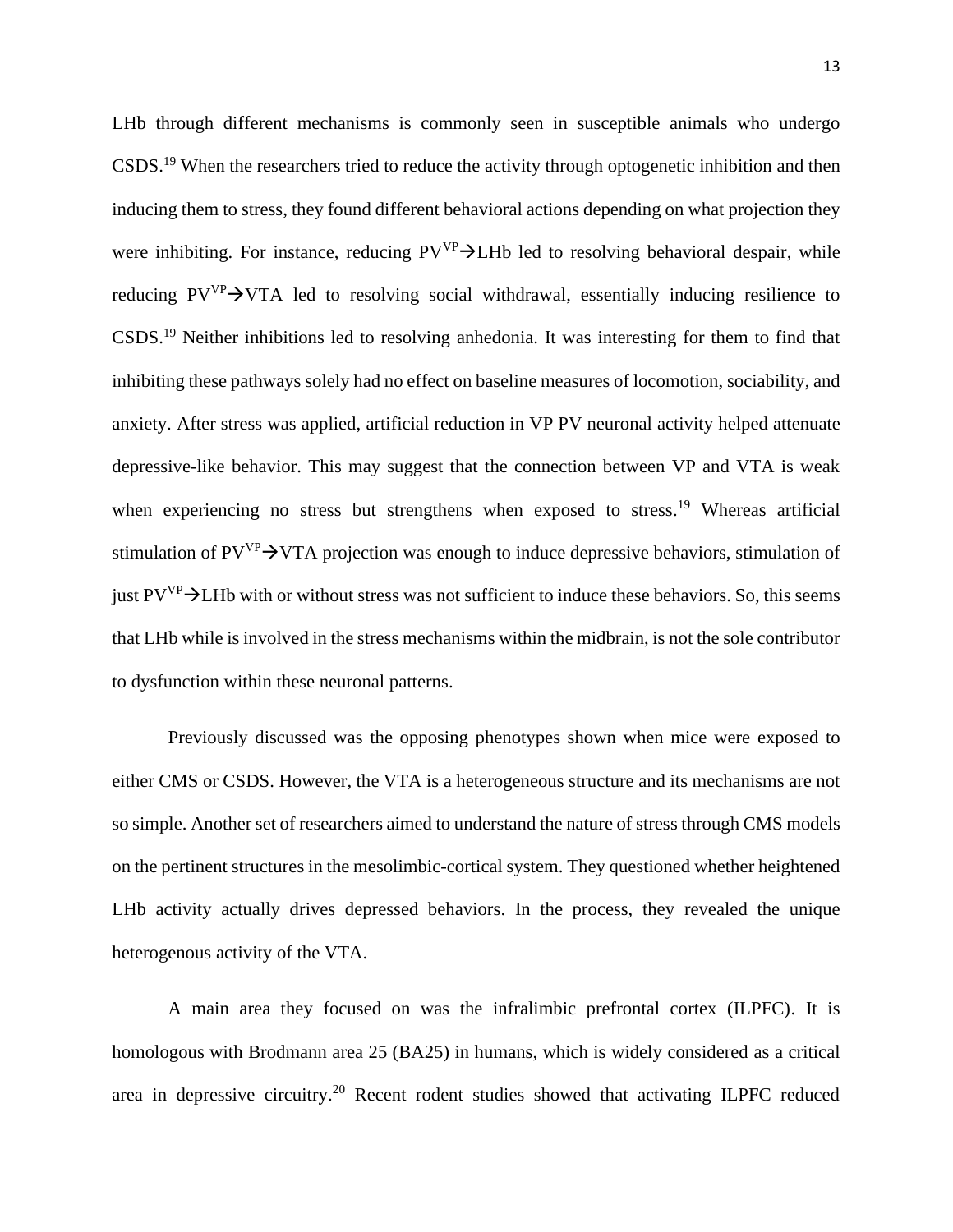dopamine neuron activity as well as in downstream connections such as the striatum, which contains the NAc, found in the ventral portion of the striatum. This study uses a CMS depressive model to study the nature of this pathway. When they activated ILPFC, through local infusion of NMDA, the number of spontaneously active VTA DA neurons was profoundly reduced in the medial portion of the VTA.<sup>20</sup> It did drive a previously non-bursting population into a high bursting state in the lateral portion of the VTA. There were no changes in the average dopamine firing rate in the VTA. Activation of LHb through local infusion of NMDA decreased population activity of the lateral VTA and slightly increased firing rate of the medial VTA. Bursting activity of the VTA was not affected at all. When mice were subjected to CMS, they found that the medial portion of the VTA was severely impacted, with a greater than 50% decrease in spontaneous active VTA dopamine neurons.<sup>20</sup> There were no changes observed for dopamine neuron firing or bursting activity in the VTA. This highlights the possible connection between the ILPFC and the medial VTA. To prove this connection, they inactivated either ILPFC or LHb and found that ILPFC restoration reduced dopamine neuron population activity in the medial portion of the VTA. LHb inactivation did not affect the population activity in any portion of the VTA.<sup>20</sup>

Therefore, they demonstrated that by restoring VTA neuronal dopamine activity attenuates the effects of CMS. It is important to note that DA neurons must be spontaneously active to respond to behaviorally relevant, phasic inputs. Hence, it is imperative to understand the change in population activity, rather than solely focusing on the changes in the firing rate and bursting as it better reflects the responsiveness of the system.<sup>20</sup> This may help shed light on the conflicting results from CSDS and CMS studies as the cause of differences could be due to the timing differences of interventions or focus of recordings.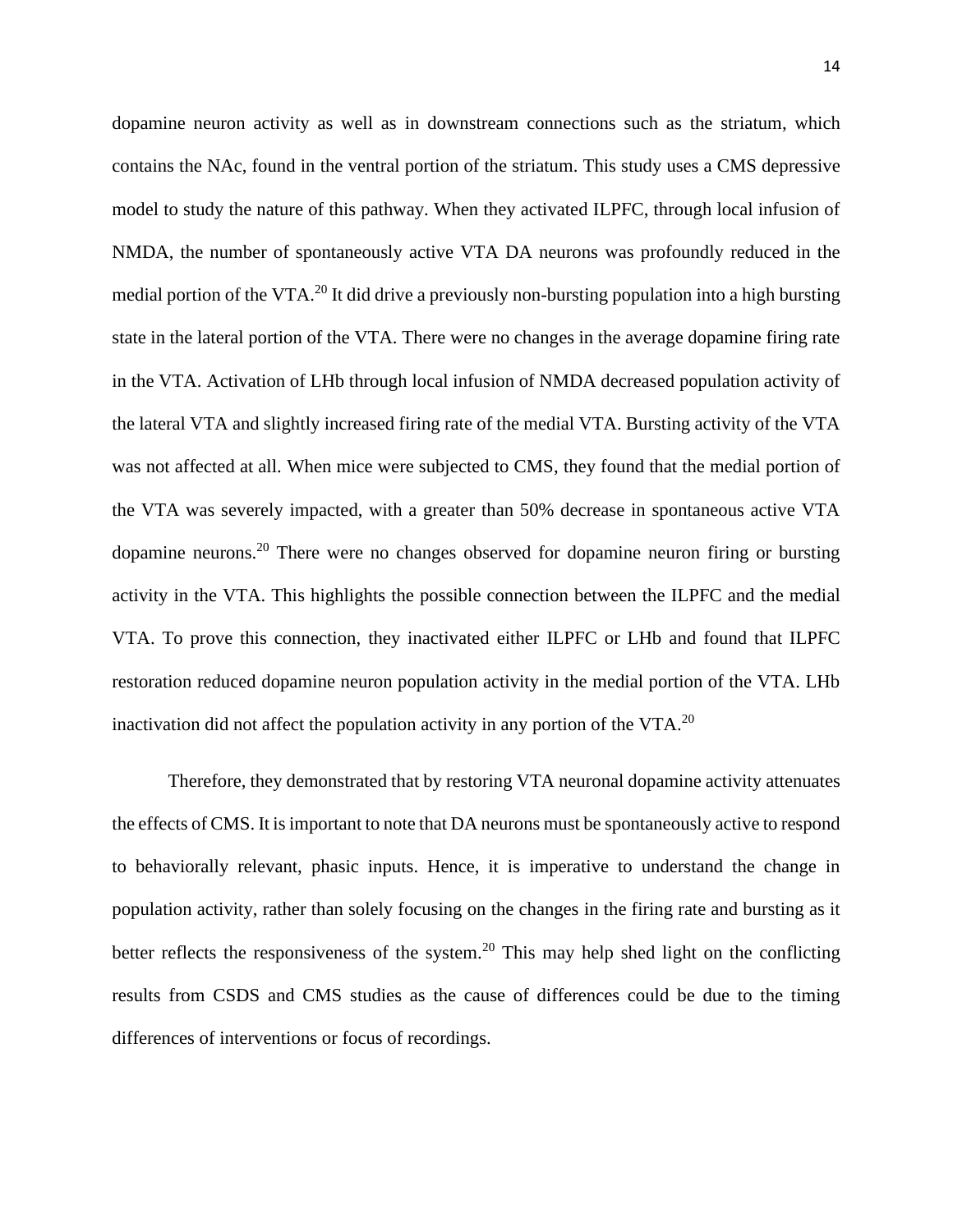As discussed previously, the ventral pallidum has a profound effect on the VTA, as it sends powerful GABAergic projections to the VTA. Afferent GABAergic inputs change the pacemaker firing pattern into a slow, irregular firing.<sup>26</sup> Also, half the neurons in the VTA do not fire due to inhibition from VP, and thus maintains a baseline tone or responsiveness of the dopamine system.<sup>25</sup> Stressors augment this system. The role of dopamine can differ in the induction phase of stress that produces varying expression of depression related behaviors. The duration of stressor affects the magnitude and duration of the negative affective state. For example, acute restraint stress activates the DA system by increasing DA population activity shortly after the stressor. Then, there is a reduction in activity after 24 hours. Even if the stressor is continually present, the consequent depression-like behavior is shown, but rather than constantly having an increased DA population, VTA DA neuron attenuation occurs long after the removal of the stressor.<sup>25</sup> This phenomenon has created the framework that initial increase in DA during and immediately after stress drives downstream plasticity that ultimately promotes depressive-like behavior.<sup>25</sup> However, mice exposed to CSDS exhibit a significant increase in VTA firing rates the day after the last defeat and this up regulated firing can persist for up to two weeks. On the other hand, stimulating DA neurons long after CSDS exposure have anti-depressive effects, indicating that VTA hypoactivity may be present or otherwise demonstrates that there are intrinsic mechanisms at play here.

Mice that undergo stress are split into two categories, resilient or susceptible to stress. A group of researchers set out to understand workings of the molecular differences between these two groups using the CSDS model. First, they confirmed that this model produced higher hyperactive VTA-DA neurons in susceptible mice than in resilient mice through fluorescent probes and confirmed their state through their behaviors. It was known that these increased firing patterns were associated with increased hyperpolarization-activated cation channel-mediate current  $(I_h)$  in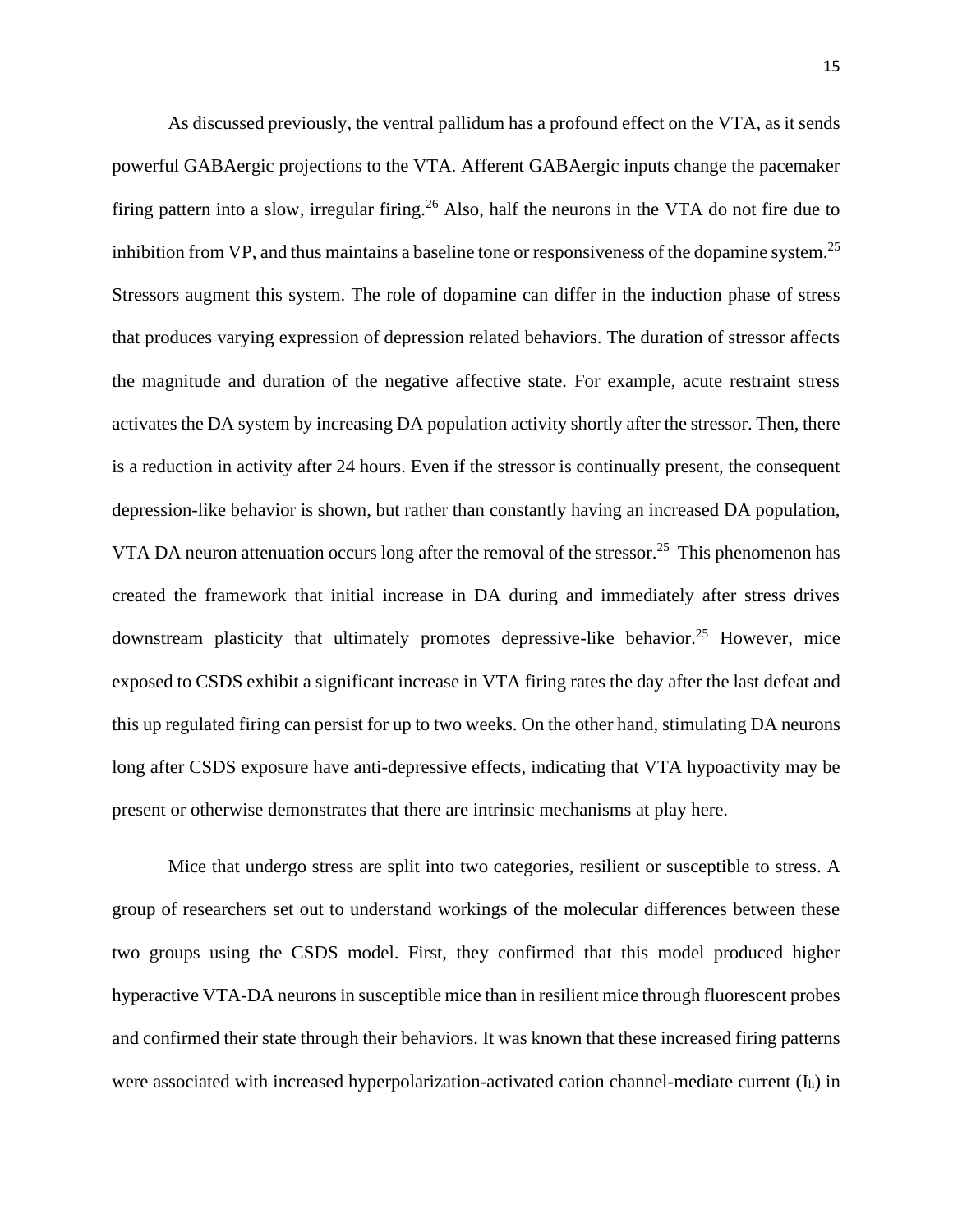susceptible mice.<sup>27</sup> So, they hypothesized that  $I_h$  activity in resilient mice would be lower since VTA DA firing rate was lower. To their surprise, through whole-cell voltage-clamp recordings in VTA-DA neurons of brain slices, they saw that  $I_h$  levels were greater in resilient mice, not lower.<sup>27</sup> This was unanticipated since I<sup>h</sup> was viewed as a stress-inducing ion mechanism. To understand why this was happening, they focused on K+ channels.

To see the relationship between  $I_h$  and  $K_+$  channels, the researchers pharmacologically increased  $I<sub>h</sub>$  through an infusion of lamotrigine, a potentiator known to increase  $I<sub>h</sub>$ , into the VTA of susceptible mice repeatedly for 5 days. After the infusions, they noticed that the susceptible mice were in the social zone more than before, suggesting that their depressive symptoms were reversed. They also saw  $I_h$  and  $K_+$  levels increased in the lamotrigine group compared to the control group.<sup>27</sup> The excitability of the DA neuron in the lamotrigine group was lower than in the control group. This phenomenon was confirmed through another experiment that increased  $I<sub>h</sub>$ current through overexpression of HCN-2 channels, a channel that mediates  $I<sub>h</sub>$  current, in DA specific neurons of susceptible mice. This led them to believe that excessively potentiating I<sup>h</sup> resulted in the homeostatic upregulation of  $K+$  channels current. To see if the upregulation of  $K+$ channels current was a natural mechanism of action, the researchers focused primarily on creating a firing pattern through optogenetic stimulation of the VTA-DA neurons in susceptible mice that simulated hyperactivity in that area of the brain. This experiment confirmed the increase in K+ currents without altering the I<sup>h</sup> currents, as well as exhibited behavioral changes within the susceptible mice. This suggested that the K+ current compensation may be directly caused by the hyperactivity induced by  $I_h$  potentiation  $.27$  In other words, stimulating VTA DA neurons that was previously thought to induce depressive-like behaviors in a CSDS model was actually beneficial that is the stimulation had to occur long after the stress. This highlights a natural homeostatic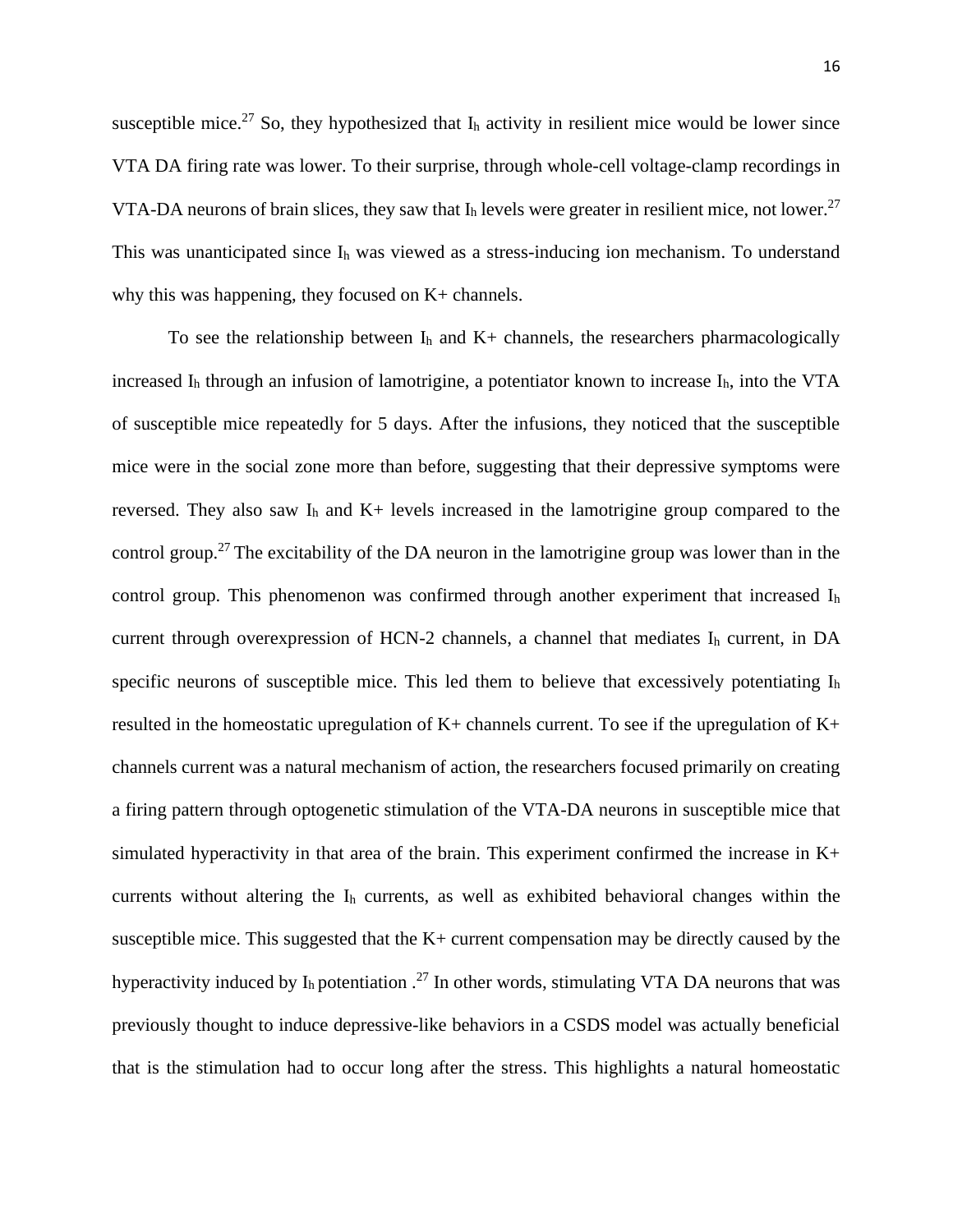mechanism occurring in resilient mice when they undergo stress. This compensatory measure is not present in susceptible mice.

VTA-DA neurons have different projections to the brain. The researchers wanted to make sure where the homeostatic plasticity was seen. Recent studies have shown that VTA-DA neurons projection onto the nucleus accumbens (NAc) exhibited larger  $I<sub>h</sub>$ , whereas medial prefrontal cortex (mPFC) projection onto the VTA-DA had smaller  $I_h$ <sup>27</sup> To see if homeostatic plasticity occurred in different neural projections, the researchers overexpressed HCN2 in VTA-mPFC and VTA-NAc neurons. They found that VTA-mPFC neurons did not show a change in K+ current, whereas in VTA-NAc neurons did, suggesting that the VTA-NAc pathway is susceptible to homeostatic plasticity.

Upstream brain regions controlling pathway specific DA neurons were not understood completely until now. An important nucleus in the brainstem is the locus coeruleus (LC) which produces norepinephrine (NE) and modulates vigilance, arousal, cognition, sleep/awake transitions, and addictions. Researchers became interested in the LC due to its neuronal connection to the VTA and its implication in stress resilience in which resilient mice had a greater release of NE that project to the VTA. The next question was whether or not LC was responsible for the homeostatic plasticity mechanics we see in the mesolimbic DA neurons. When researchers analyzed this question further, they found that resilient mice had a natural higher firing rate and bursting frequency of LC neurons compared to the control and susceptible mice, particularly the LC-VTA projecting neurons.<sup>28</sup> When they optically repeatedly stimulated this pathway in susceptible mice, they found reversal of depressive behaviors, promoting resilience. These repeated bouts of stimulations increased the in vivo firing rate and bursting frequency of LC neurons similarly seen in naturally resilient mice. When they looked at the downstream changes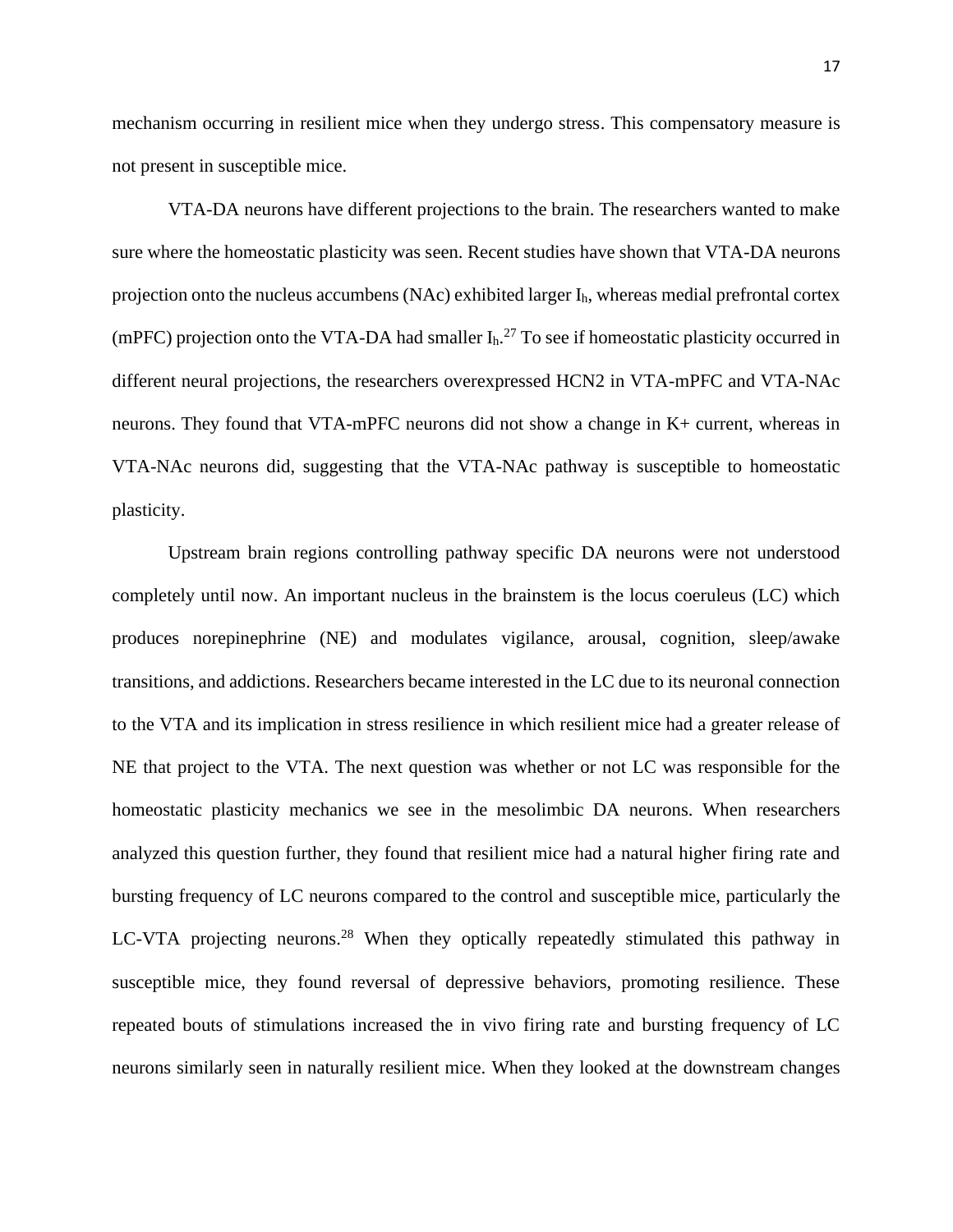in the VTA, they saw similar intrinsic current balances of  $I<sub>h</sub>$  channels and  $K<sub>+</sub>$  currents that were observed in resilient mice in the previously described study. They found that  $\alpha_1$  and  $\beta_3$  adrenergic receptors were highly expressed in the VTA-NAc pathway and were necessary for mediating the resilient behavior and intrinsic current balance induced by the LC-VTA pathway in the VTA-NAc circuit, elucidating potential therapeutic targets for treating depression.<sup>28</sup>

### **Stress Exposure in Adolescence**

Adolescence is a critical period for physiological, behavioral, and neurobiological development preparing the child for adulthood.<sup>5</sup> This is the time point where they are most susceptible to many stress-related diseases such as anxiety and depression. The areas of the brain involved with stress regulation have distinct maturational processes between early life and adolescence within humans.<sup>6</sup> But one needs to consider the different types of stressors. For example, abused infants acquire a highly negative affect while neglected infants acquire a blunted affect. Accounting for these distinct maturational periods and knowing there are different variations of stress exposure lead to conflicting findings.<sup>6</sup> For example, early studies of natural disasters have reported that adolescents can be both more and less vulnerable to trauma. Two years after exposure to a dam collapse, children of ages 8-15 had PTSD symptoms greater than children of ages 2-7. Whereas children exposed to a bushfire, their PTSD symptoms were inversely correlated with their age 8 months after the fire, but positively correlated with both age and cumulative stress after a little over 2 years.<sup>6</sup>

Animal studies have attempted to address chronic stress in adolescence to see what impacts it has on adulthood. A group of researchers looked at 8 rhesus monkeys exposed to chronic stress during adolescence to see its effects in adulthood.<sup>17</sup> First, they separated 4 baby monkeys from their mother and placed them in an incubator for the first month of birth, while the other half were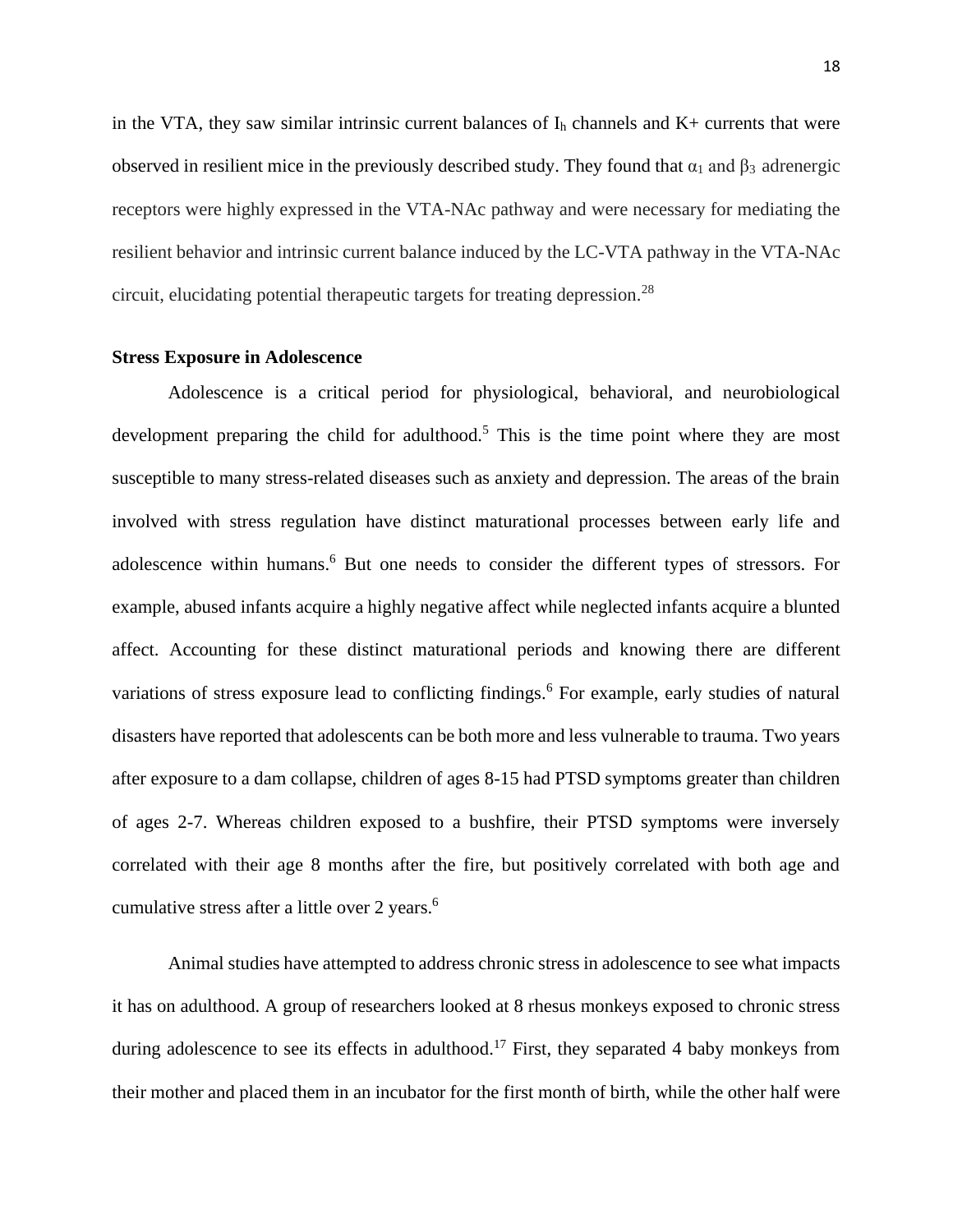with their respective mothers for 7 months. Those separated during the initial month of birth were paired together for the next 6 months. After the full 7 months, they were all placed together and lived with each other for the next four years. After those four years, they were separated again and exposed to unpredictable chronic stressors for two months. Chronic stressors included space restriction, intimidation, long-illumination, and fasting. The parameters used to detect depressivelike symptoms were locomotion and huddling behavior. They also recorded hair-cortisol levels before and after chronic stressors were induced. They found that separated monkeys had decreased locomotion and increased huddling behavior when exposed to chronic stress.<sup>17</sup> Their cortisol levels were significantly elevated after the two months compared to monkeys who were reared in their early adolescence. Changes in behavior may indicate that early adversity can cause structural changes within the brain that when exposed to stress in the future can lead to more depressive-like symptoms.

Other animal studies continue to show age-related vulnerabilities to stress. For example, one group wanted to see how similar stress models affected different cohorts of rats during adolescence versus adulthood.<sup>5</sup> Both groups received chronic variable stress (CVS) respective to their stage in life for 2 weeks to serve as prior traumatic experience and then were left alone for 50 days. After, they administered behavioral challenges and measured their hypothalamopituitary-adrenocortical (HPA) axis response. HPA dysregulation contributes to many neuropsychiatric disorders, such as depression. They found that adolescent mice exposed to CVS had lasting behavioral changes they viewed as depression-like symptoms; consistent with other rat studies conducted previosuly.<sup>5</sup> The HPA reaction times were more sensitive in adults exposed to stress than adolescent mice. Relating the HPA reaction times to the behavior of the mice in response to stress indicates that stress-related re-organizations are less pronounced in adulthood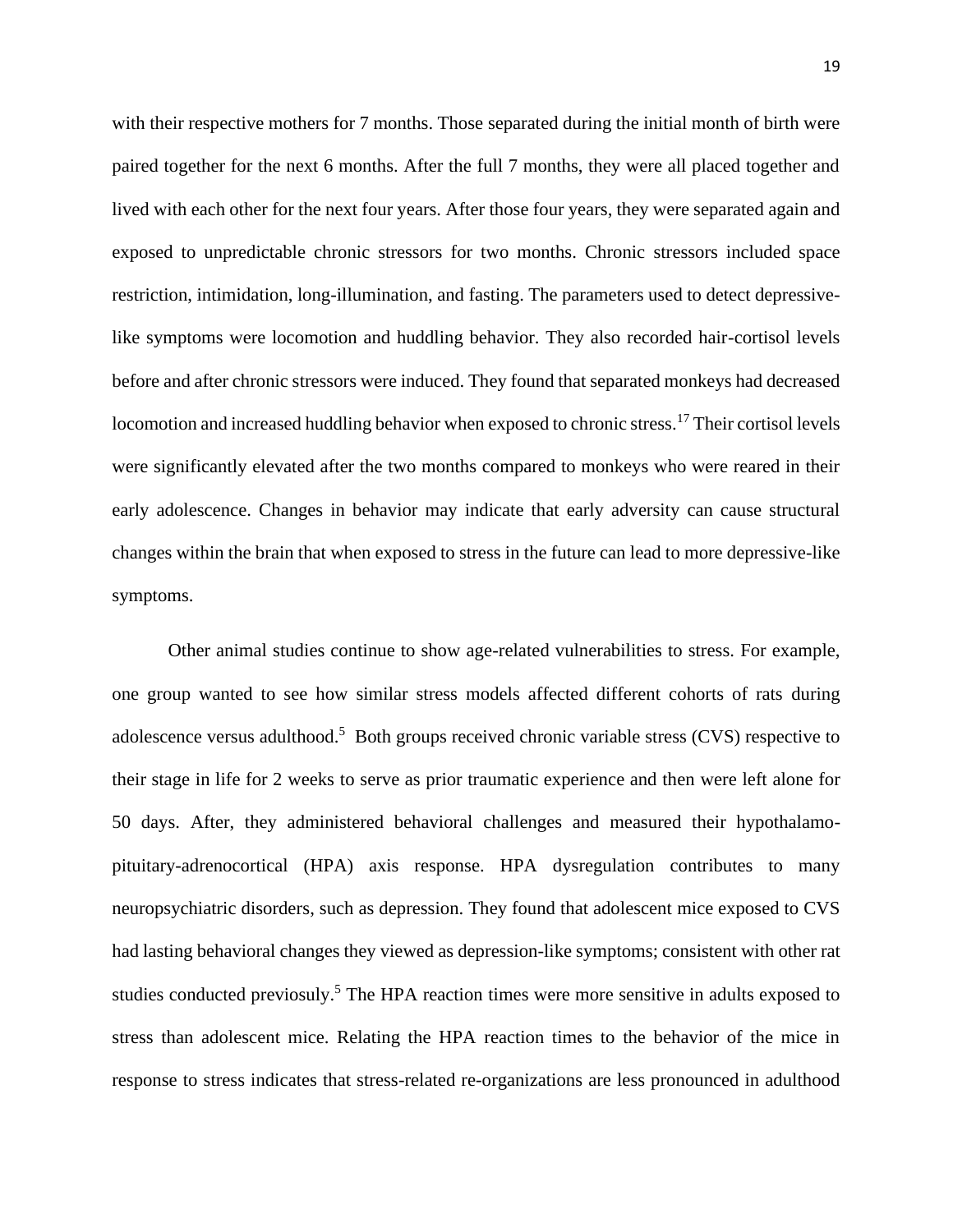and further explains that exposure to early life stress increases the risk of exposure to subsequent trauma due to changes in stress systems. Seeing these impacts in animals can give us perspective into how this may affect humans.

Emotional regulation is not developed in a growing child. Experiencing stressful situations may interfere with this process of regulation over time and cause heightened emotional reactivity at the neural, psychophysiological, and behavioral measures.<sup>21</sup> Examples of negative emotional regulation consist of rumination or inability to distinguish between negative emotional states. Unable to distinguish emotional states is known as negative emotion differentiation (NED) which can be associated with a broad range of negative outcomes. Multiple studies have shown a link between a low NED to depression and depressive symptom severity.<sup>22</sup> But these studies have not shown that the effects are longitudinal. NED is negatively related to depression. A low NED means a higher chance for depression. This higher risk for depression depends on the severity of the stressful life events and environmental conditions they encounter.<sup>22</sup> Meaning, if the adolescent does not experience a severely stressful live event but has a low NED, it does not mean they will have depressive-like symptoms. The associations between stressful life events and the internalizing psychopathology have bidirectional influences and cascading effects over time, making this a complex issue. It has been stated before that higher intensity of stressful life events increases risk for depression symptoms. Multilevel modeling showed that adolescents reported a greater number of dependent interpersonal stressful life events after experiencing a time of depression at a previous time point, illustrating this two way relationship between stress and symptoms of depression.<sup>21</sup> This type of finding supports the stress generation model, which hypothesizes that depressed individuals behave in ways that add to the occurrence of additional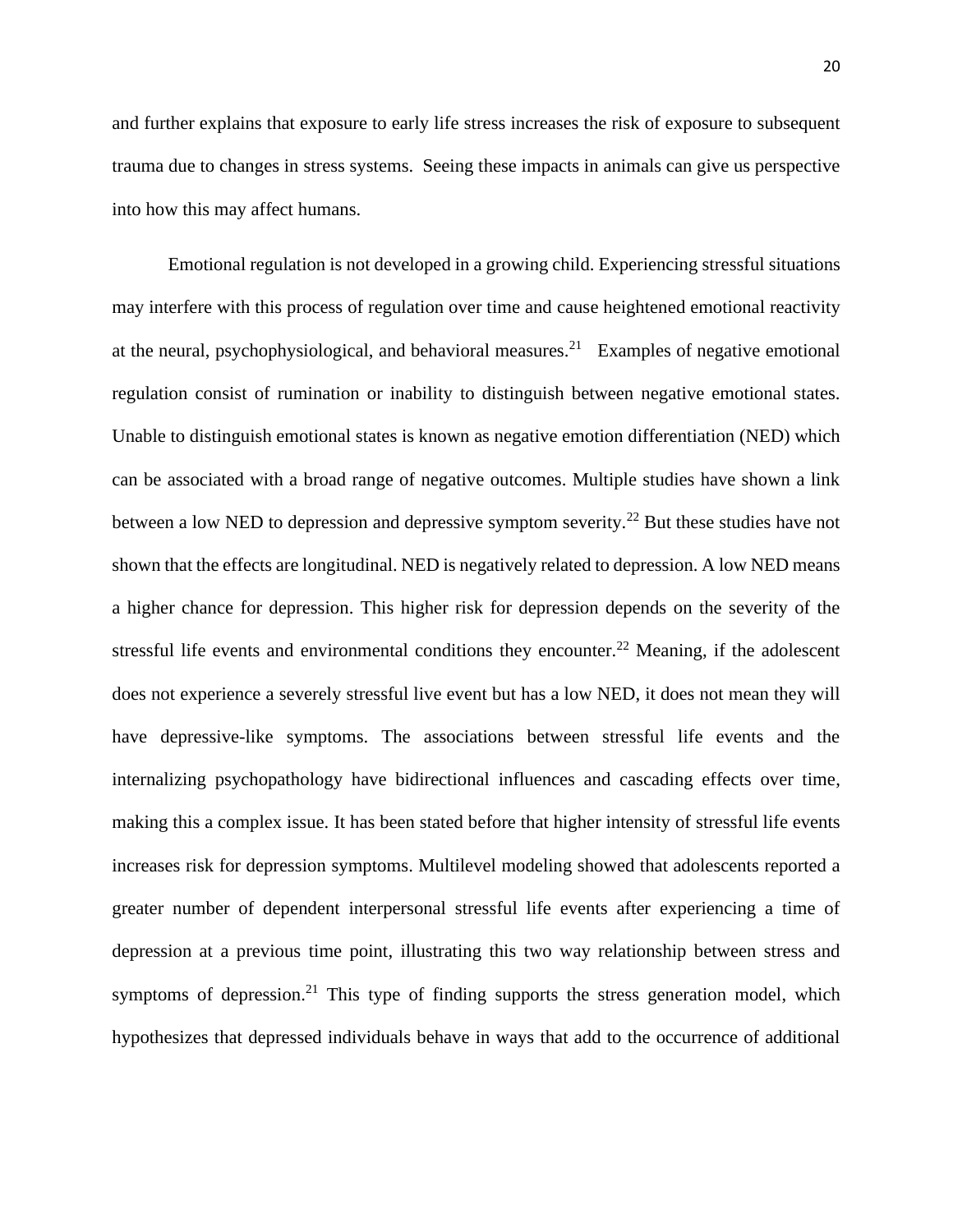stressors which in turn maintain depression-like symptoms or increase the risk of relapse for depression. 23

While a low NED has been linked to depression, another neural vulnerability is blunted reward sensitivity. Studies have shown that life stress disrupts the neural processing of reward and loss. These changes, in turn, affect future behaviors. Considering the stress generation model, looking at how neural processing of reward and loss influences future live stresses is imperative. Using the RewP index as a neural marker to examine the neural sensitivity to reward and loss through event-related potential measuring would help understand this relationship.<sup>23</sup> Specifically, RewP will help illustrate what kind of life events, dependent or independent, have an effect on subsequent depressive symptoms. A blunted RewP can predict the generation of dependent, not independent, life stress in adolescents.<sup>23</sup> In connection with RewP and the neural response to loss is indirectly associated with future depression symptoms based on the effects of the dependent life stress. Though it seems that stress is involved with the progression of depression, not everyone who experiences early life stress in their childhood has mental disorders in their adulthood. This can be explained as resilience.

#### **Treatment Options for Depression**

Treatments for depression require a specific evaluation and treatment plan. The following treatments include medications, brain stimulation therapies, psychotherapy, and alternative approaches. Common medications include SSRIs, which treat depression by increasing levels of serotonin in the brain by blocking reuptake into the neurons. The problem with the next generation of medications for depression is that it takes a couple of months to feel any effects and may not work overall. These people would be considered treatment resistant. Treatment for adults and adolescents are quite different. The two lines of treatment are psychotherapeutic and/or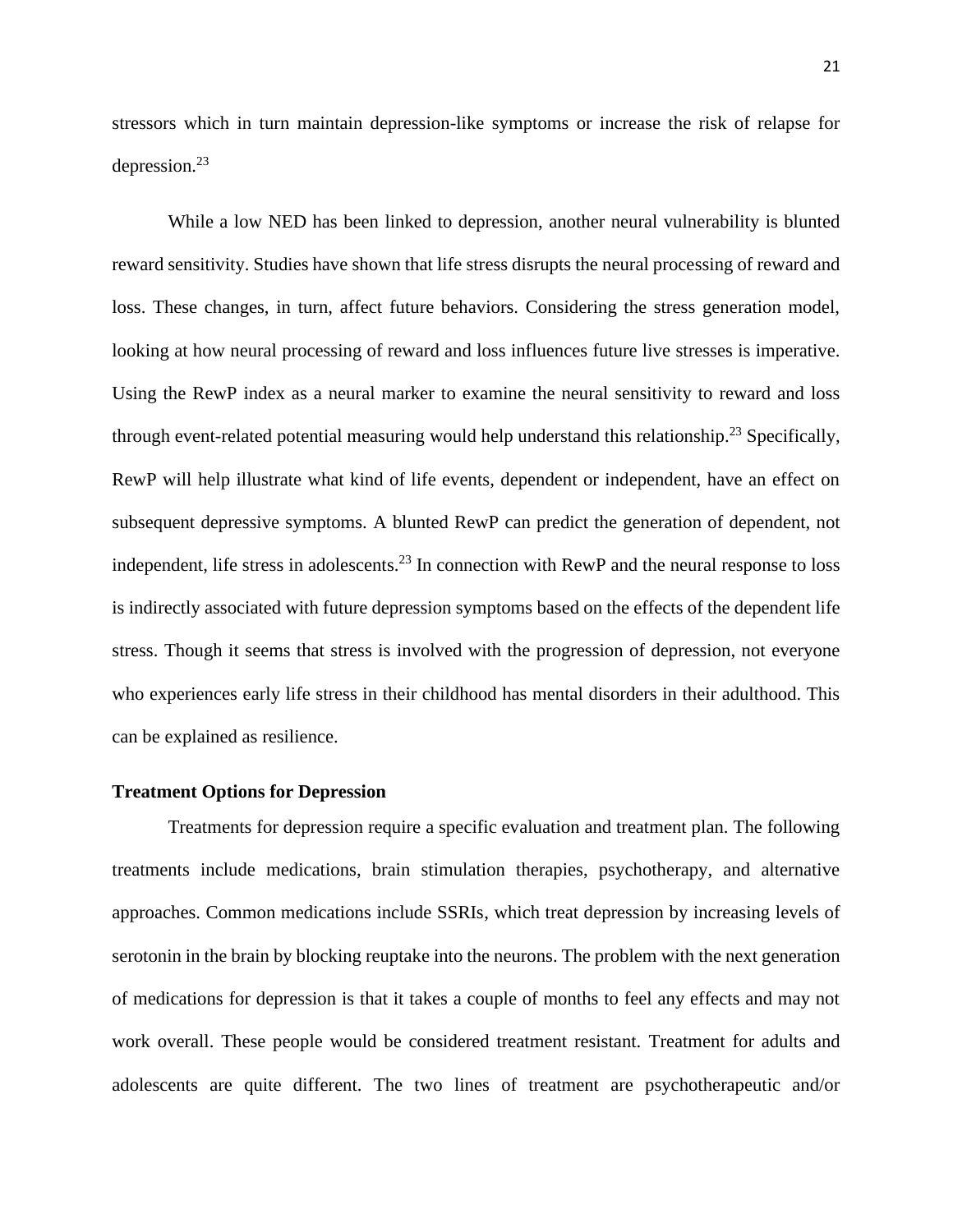psychopharmacologic approaches. For children under 18, there are two main types of medications used. The first line of treatment is fluoxetine.<sup>29</sup> If it is not effective, other medications that can be used are escitalopram or sertraline. Unfortunately, the second line of treatment is lacking as there is no clear systemized method for treatment resistant patients. Options are either to increase the dosage or include cognitive behavioral therapy (CBT) with the treatment regimen. CBT is a type of therapy that attempts to change the way you think and behave, a type of top down neuronal processing approach. Studies have been performed to see how usage of both medications and therapy may be better than just medication. But this is not the case. In some patients, it worked, but in others the combination had no effect.<sup>29</sup> Nearly 40% of adolescents remain depressed after initial treatment, and over half of that population remain depressed despite switching medications or adding psychotherapy.<sup>29</sup> Interpersonal factors seem to have an effect in pharmacological treatment. Studies have shown that placebo groups for treating depression had a positive effect than with treatment alone. This suggests that "how" prescribers give medication matters more than what type of drug is given.<sup>30</sup> Readiness for change was found to be the single most powerful determinant of treatment effectiveness.<sup>30</sup> If these two main types therapies are ineffective, other forms of therapies deserve some form of attention.

Stress is deemed as a negative potentiator for depression. However, as stated before, there are many forms of stress and some may be beneficial to the human psyche. There is a person nicknamed the 'Iceman' due to his feats in exposing himself in extreme cold situations for long periods of time based on his self-developed techniques of forced deep breathing and breath retention, cold exposure, and meditation. This practice is coined as the Wim Hof Method (WHM). Many baffled and in awe for his many world records, few scientists have decided to look further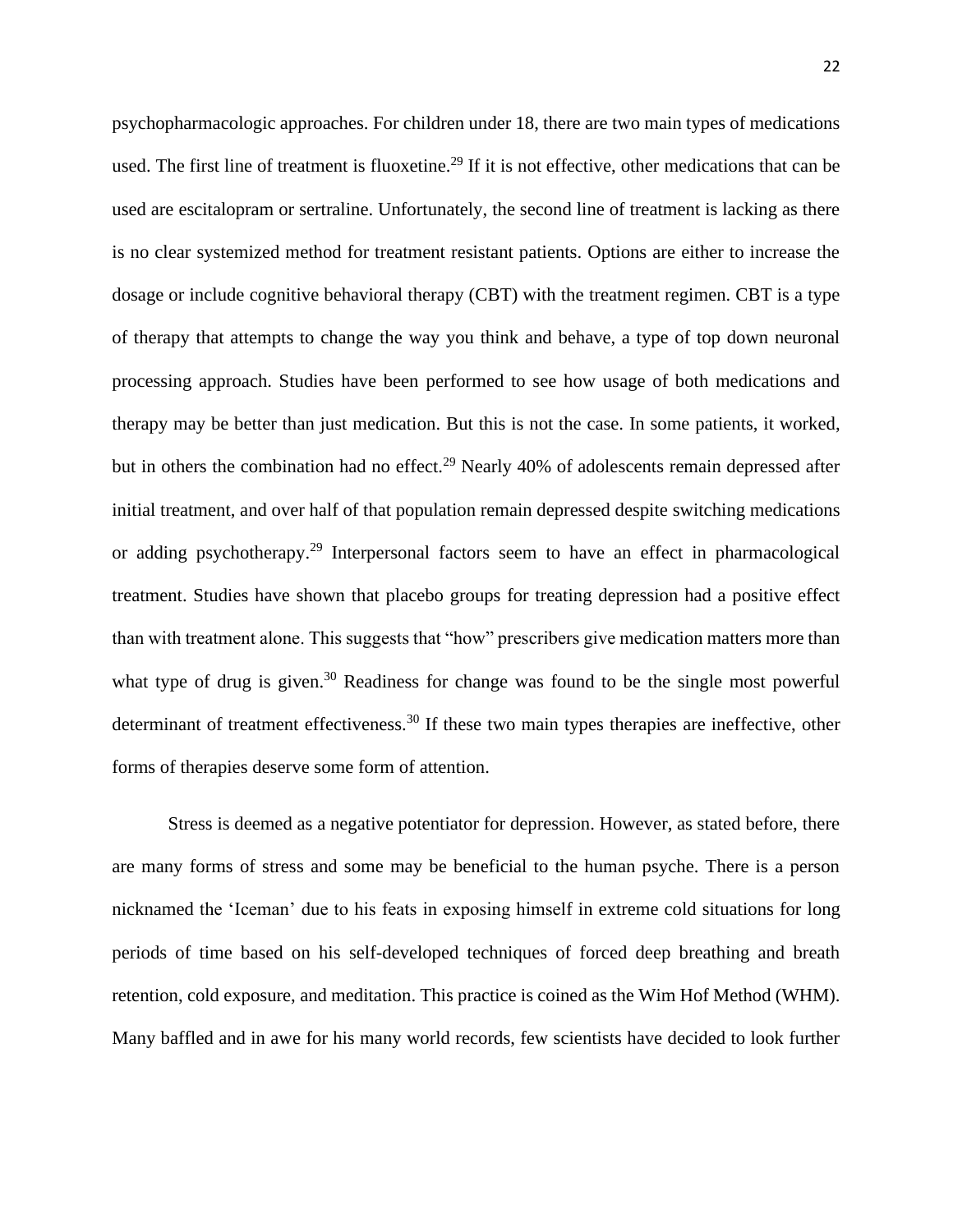into this method through scientific inquiry and neuroimaging to better understand why he is able to withstand extreme cold for an extended period of time, while others are not.

The main component to the WHM is several rounds of deep forced inhalation and shallow exhalations, then retaining the breath for as long as possible while being mindful of the body. The other component to the method is exposure to ice-cold water. This particular study focused on the relationship between conscious and autonomic aspects of CNS function and their responses during an oscillatory cold-warm water exposure using a whole-body garment.<sup>31</sup> They used fMRIs and PET imaging to compare differences between the control group and the Iceman, Wim Hof. The first thing they found was that during the oscillatory changes of the temperature of the garment, the control group had similar skin temperature changes to Wim Hof before he did his breathing method. As in when the temperature of the garment got colder, so did their skin temperatures and when it got warmer so did their skin temperatures. However, a second pass was done in which Wim Hof performed his breathing technique. As the garment changed temperatures, his skin temperature remained constant the whole time. $31$  The brain scans showed substantially different functional responses during cold exposure, specifically regions in the brainstem and the interoceptive limbic regions. Specifically, they observed a significant increase in BOLD signal in the periaqueductal grey and the pons when Wim performed the method. No such activation was seen in the control group and when Wim did not perform the method. Also, it is important to note that the signal in the pons are found in the mid-level deep pontine nuclei that contains the parabrachial nucleus and the locus coeruleus.<sup>31</sup> They also found that the left anterior and right middle insula BOLD signal was decreased in Wim when he performed the method compared to the controls. This higher cortical area is associated with the salience network, which is a largescale network anchored in the anterior insula and dorsal anterior cingulate cortex.<sup>32</sup> The three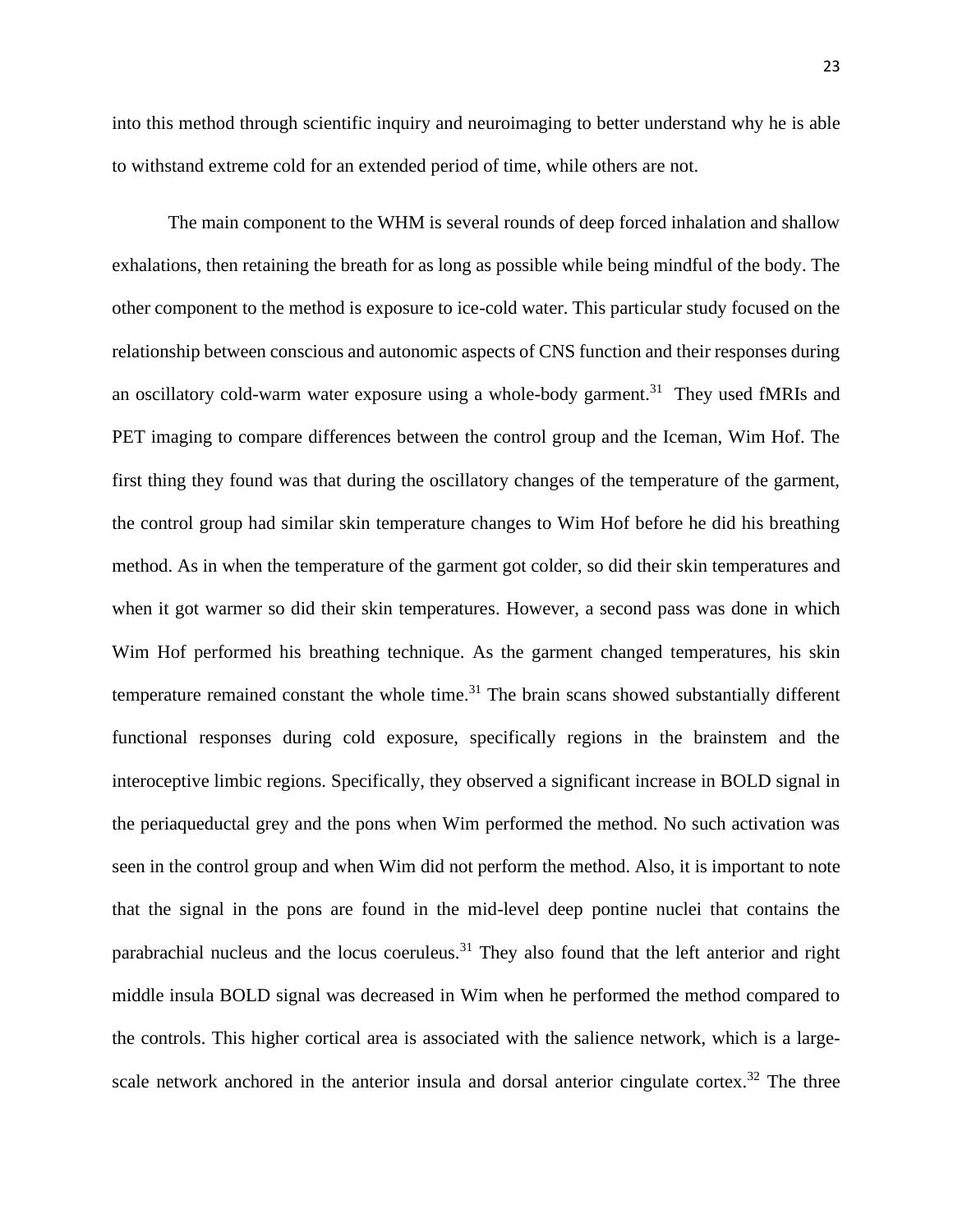subordinate subcortical structures in the salience network contains the amygdala, the ventral striatum, and the substantia nigra/VTA all contributing to complex brain functions that are reacting to stimuli that is pleasurable and rewarding, self-relevant, or emotionally engaging.<sup>32</sup>

It was particularly interesting to find that one specific portion of the brainstem activated was the locus coeruleus. It is thought that the unnatural respiratory pattern causes a decrease in CO<sup>2</sup> levels in the blood and respiratory alkalosis which is likely to initiate the activation of the sympathetic stress response system.<sup>31</sup> During the breath retention phase, the relationship between blood  $O_2$  and  $CO_2$  levels as oxygen saturation decreases. This mimics asphyxia, which likely activated the sympathetic autonomics centers in the brainstem triggering a systemic release of norepinephrine.<sup>31</sup> Since the locus coeruleus does not have one single projection site, for example, it is known to also project to the mPFC, it is uncertain if the LC-VTA is activated in this breathing technique. If, on the other hand, the LC production of NE activates the firing of the VTA, it may be possible to prime the system to acquire resilience-like behavior and may provide a second line of treatment for depression in adolescents and even adults. Currently, clinical trials at University of California San Francisco are being conducted on deep breathing and breath retention techniques to see whether short-term stressors can accumulate to long-term effects on psychological resilience.<sup>33</sup> Through evidence-based research this will support the need for preventative and behavioral treatments that are desperately needed in today's age in dealing with depression.

### **Conclusion & Future Directions**

Major Depression is a complicated condition and many factors play into the progression of the disease such as environment, genetics, and psychological factors. Adolescence is a developmentally critical period of brain development for plasticity and maturation of stress systems. Animal studies try to show how experiencing stress-related trauma in adolescence may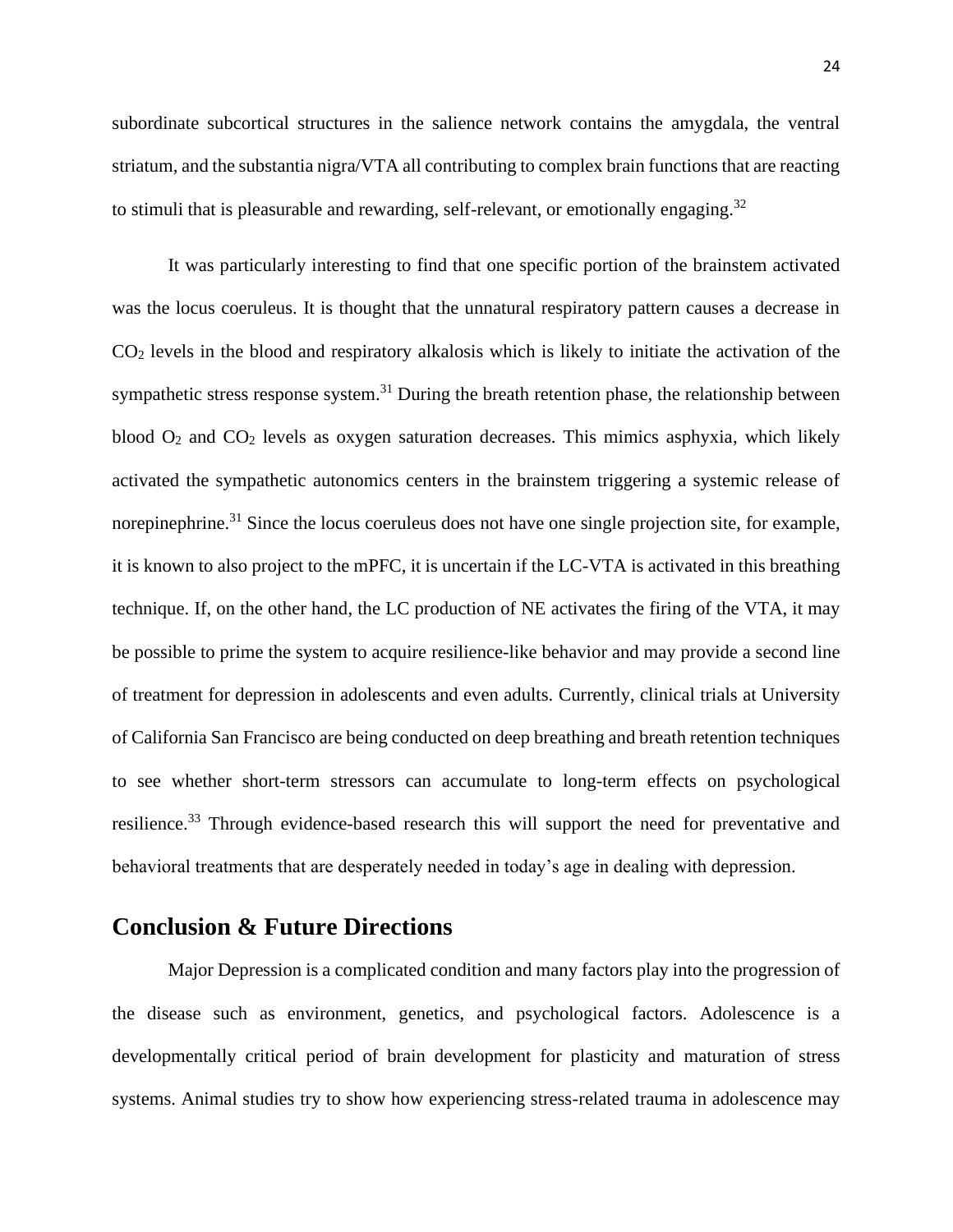cause structural changes within the brain that ultimately affects them behaviorally in adulthood. Gene x Environmental explanations have been proposed in many studies that try to connect certain polymorphisms to depression and try to explain how having these certain polymorphisms can make them more susceptible to the disease when exposed to stress. But these studies only focus on one gene at a time, rather than a cohort of them, making an understanding of the different genetic relationships difficult. Also, experiencing stress and then developing depressive-like symptoms is not unidirectional. It has been found that people who have had depressive episodes before can be more vulnerable to more stressful life events. People who experience stress in adolescence but do not acquire depressive episodes are resilient. Understanding the molecular mechanisms of resilience may help with creating treatments or approaches that we can take to help adolescent children who experience stress stray away from depression. The first line of treatment for depression includes first treating with an SSRI or combining it with cognitive behavioral therapy. The second line of treatment is not properly outlined for professionals, which allows for inquiry with what methods can be done for treatment. For example, the WHM is currently being studied in terms of how it may provide us in developing psychological resilience through exposure of short-term stressors. What needs to be further examined is whether or not this method activates the LC-VTA pathway that leads to beneficial homeostatic plasticity changes we see in mice. By continuing to dig into the complex etiology of this disorder in terms of resilience and stress can we hope to look out for certain things that may help with raising our children to be strong and resilient functioning adults in society.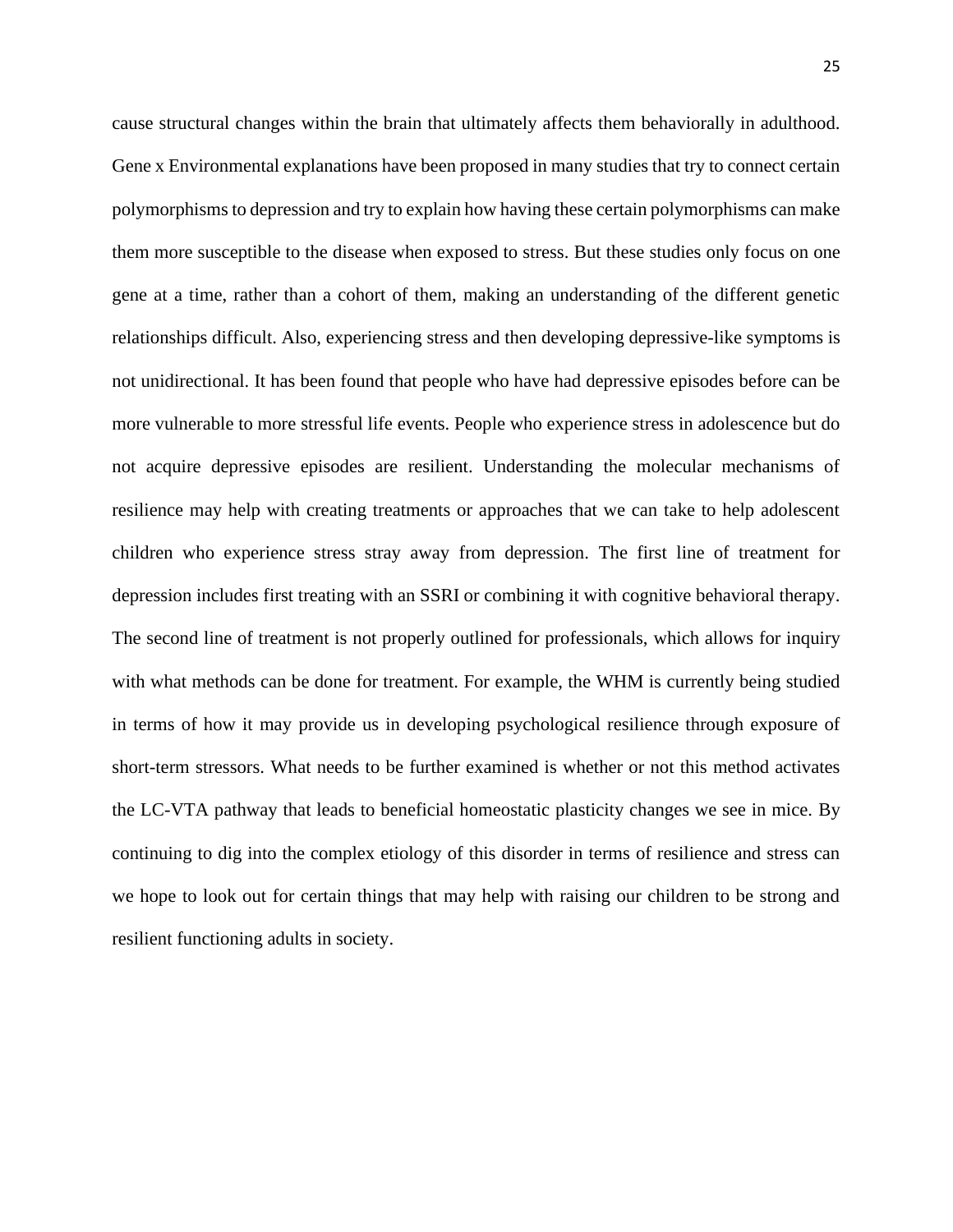#### **References**

- 1. Blue Cross Blue Shield. (2018). *Major depression: The impact on overall health* ().
- 2. Mackin, D. M., Kotov, R., Perlman, G., Nelson, B. D., Goldstein, B. L., Hajcak, G., & Klein, D. N. (2019). Reward processing and future life stress: Stress generation pathway to depression. *Journal of Abnormal Psychology, 128*(4), 305-314. doi:10.1037/abn0000427
- 3. Terock, J., Van, d. A., Hannemann, A., Janowitz, D., Homuth, G., Teumer, A., & Grabe, H. J. (2019). Interaction of childhood trauma with rs1360780 of the FKBP5 gene on trait resilience in a general population sample. *Journal of Psychiatric Research, 116*, 104-111. doi:10.1016/j.jpsychires.2019.06.008
- 4. Allyson K., F., Jessica J., W., Barbara, J., Stacy M., K., Dipesh, C., Jing, W., . . . Ming-Hu, H. (2014). Enhancing depression mechanisms in midbrain dopamine neurons achieves homeostatic resilience. *Science,* (6181), 313. doi:10.1126/science.1249240
- 5. Cotella, E. M., Gómez, A. S., Lemen, P., Chen, C., Fernández, G., Hansen, C., . . . Paglini, M. G. (2019). Long-term impact of chronic variable stress in adolescence versus adulthood. *Progress in Neuropsychopharmacology & Biological Psychiatry, 88*, 303-310. doi:10.1016/j.pnpbp.2018.08.003
- 6. Chaby, L. E., Zhang, L., & Liberzon, I. (2017). The effects of stress in early life and adolescence on posttraumatic stress disorder, depression, and anxiety symptomatology in adulthood. *Current Opinion in Behavioral Sciences, 14*, 86-93. doi:10.1016/j.cobeha.2017.01.001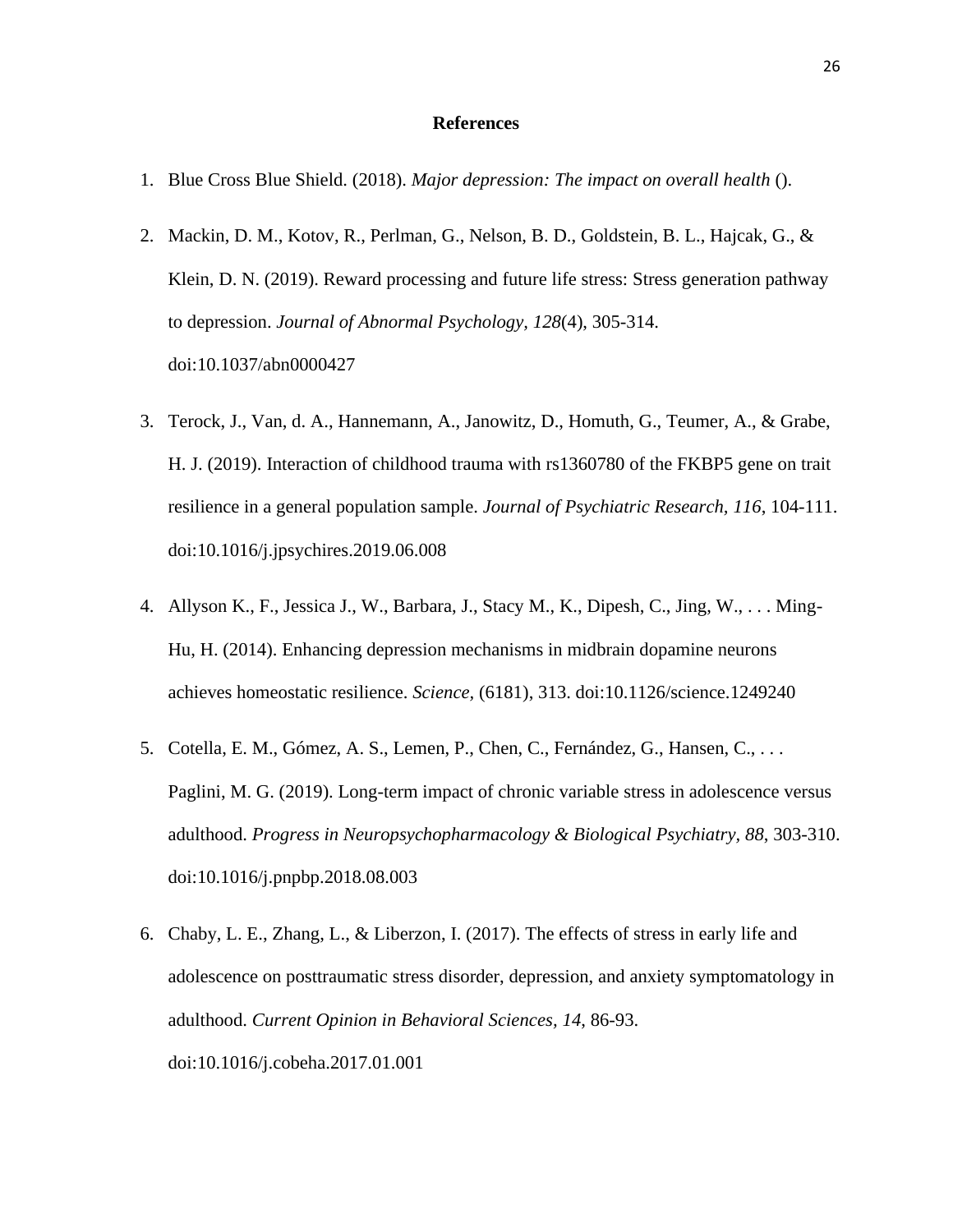- 7. Santrock, J. (2018). A topical approach to life span development (9th ed.) McGraw-Hill Education.
- 8. Starr, L. R., Vrshek-Schallhorn, S., & Stroud, C. B. (2019). Serotonergic multilocus genetic variation moderates the association between major interpersonal stress and adolescent depressive symptoms: Replication and candidate environment specification. *Journal of Psychiatric Research, 117*, 55-61. doi:10.1016/j.jpsychires.2019.06.020
- 9. Jenness, J. L., Peverill, M., King, K. M., Hankin, B. L., & McLaughlin, K. A. (2019). Dynamic associations between stressful life events and adolescent internalizing psychopathology in a multiwave longitudinal study. *Journal of Abnormal Psychology, 128*(6), 596-609. doi:10.1037/abn0000450; 10.1037/abn0000450.supp (Supplemental)
- 10. Park, C., Rosenblat, J. D., Lee, Y., Pan, Z., Cao, B., Iacobucci, M., & McIntyre, R. S. (2019). The neural systems of emotion regulation and abnormalities in major depressive disorder Elsevier B.V. doi:10.1016/j.bbr.2019.04.002
- 11. Douma, E. H., & de Kloet, E. R. (2020). Stress-induced plasticity and functioning of ventral tegmental dopamine neurons Elsevier Ltd. doi:10.1016/j.neubiorev.2019.10.015
- 12. Xin, W., Edwards, N., Bonci, A., & Bolam, P. (2016). VTA dopamine neuron plasticity the unusual suspects. European Journal of Neuroscience, 44(12), 2975-2983. doi:10.1111/ejn.13425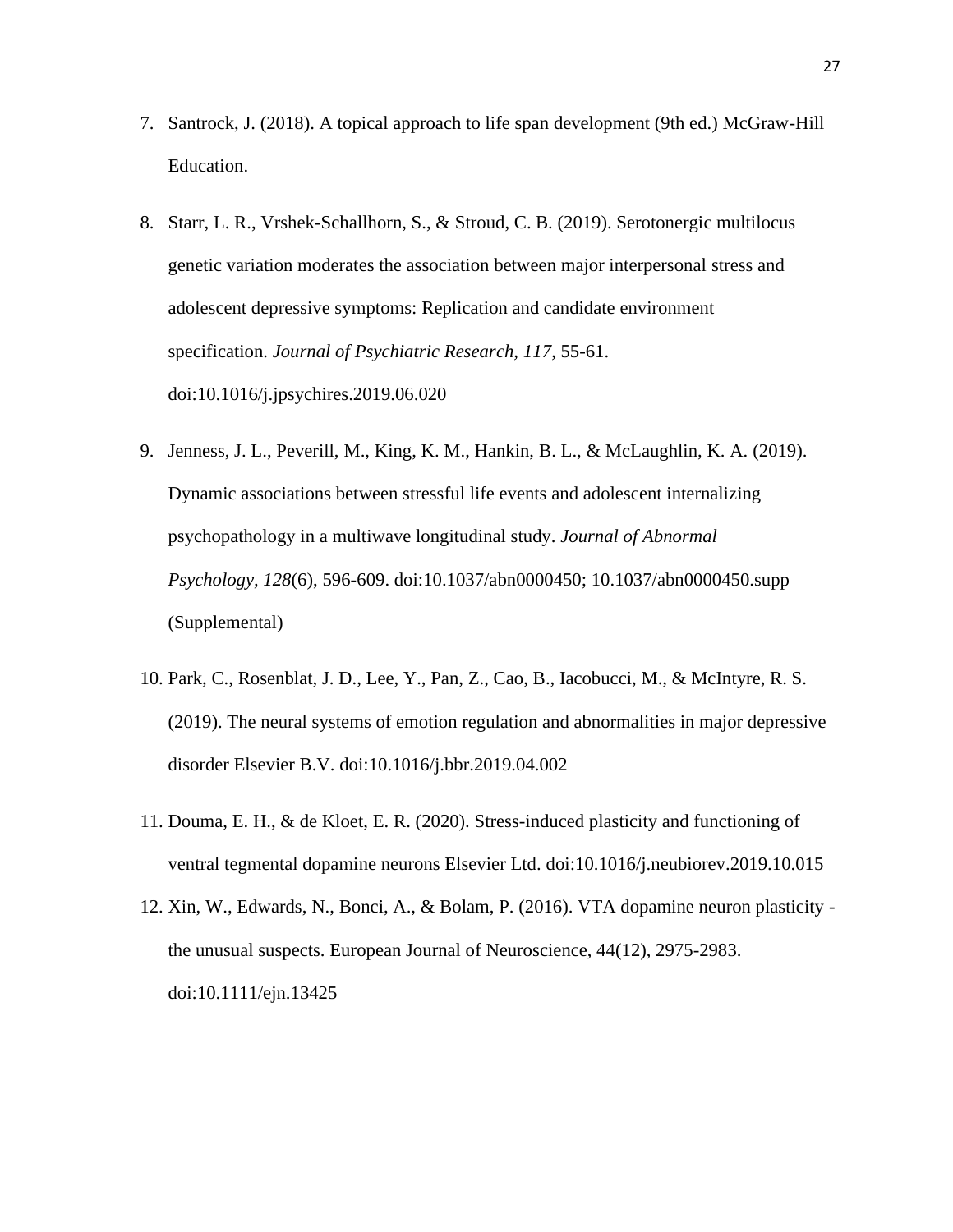- 13. Francis, T. C., Chandra, R., Friend, D. M., Finkel, E., Dayrit, G., Miranda, J., . . . Lobo, M. K. (2015). Nucleus accumbens medium spiny neuron subtypes mediate depressionrelated outcomes to social defeat stress Elsevier Inc. doi:10.1016/j.biopsych.2014.07.021
- 14. Dipesh, C., Jessica J., W., Allyson K., F., Barbara, J., Stacy M., K., Ja Wook, K., . . . Ming-Hu, H. (2013). Rapid regulation of depression-related behaviours by control of midbrain dopamine neurons doi:10.1038/nature11713
- 15. Kay M., T., Julie J., M., Melissa R., W., Emily A., F., Hsing-Chen, T., Joel, F., . . . Karl, D. (2013). Dopamine neurons modulate neural encoding and expression of depressionrelated behaviour doi:10.1038/nature11740
- 16. Cheng, Z., Cui, R., Ge, T., Yang, W., & Li, B. (2020). Optogenetics: What it has uncovered in potential pathways of depression Elsevier Ltd. doi:10.1016/j.phrs.2019.104596
- 17. Zhang, Z., Mao, Y., Feng, X., Zheng, N., Lü, L., Ma, Y., . . . Hu, X. (2016). Early adversity contributes to chronic stress induced depression-like behavior in adolescent male rhesus monkeys. Behavioural Brain Research, 306, 154-159. doi:10.1016/j.bbr.2016.03.040
- 18. Francis, T. C., & Lobo, M. K. (2017). Emerging role for nucleus accumbens medium spiny neuron subtypes in depression Elsevier Inc. doi:10.1016/j.biopsych.2016.09.007
- 19. Knowland, D., Lilascharoen, V., Pacia, C. P., Shin, S., Wang, E. H., & Lim, B. K. (2017). Distinct ventral pallidal neural populations mediate separate symptoms of depression Elsevier Inc. doi:10.1016/j.cell.2017.06.015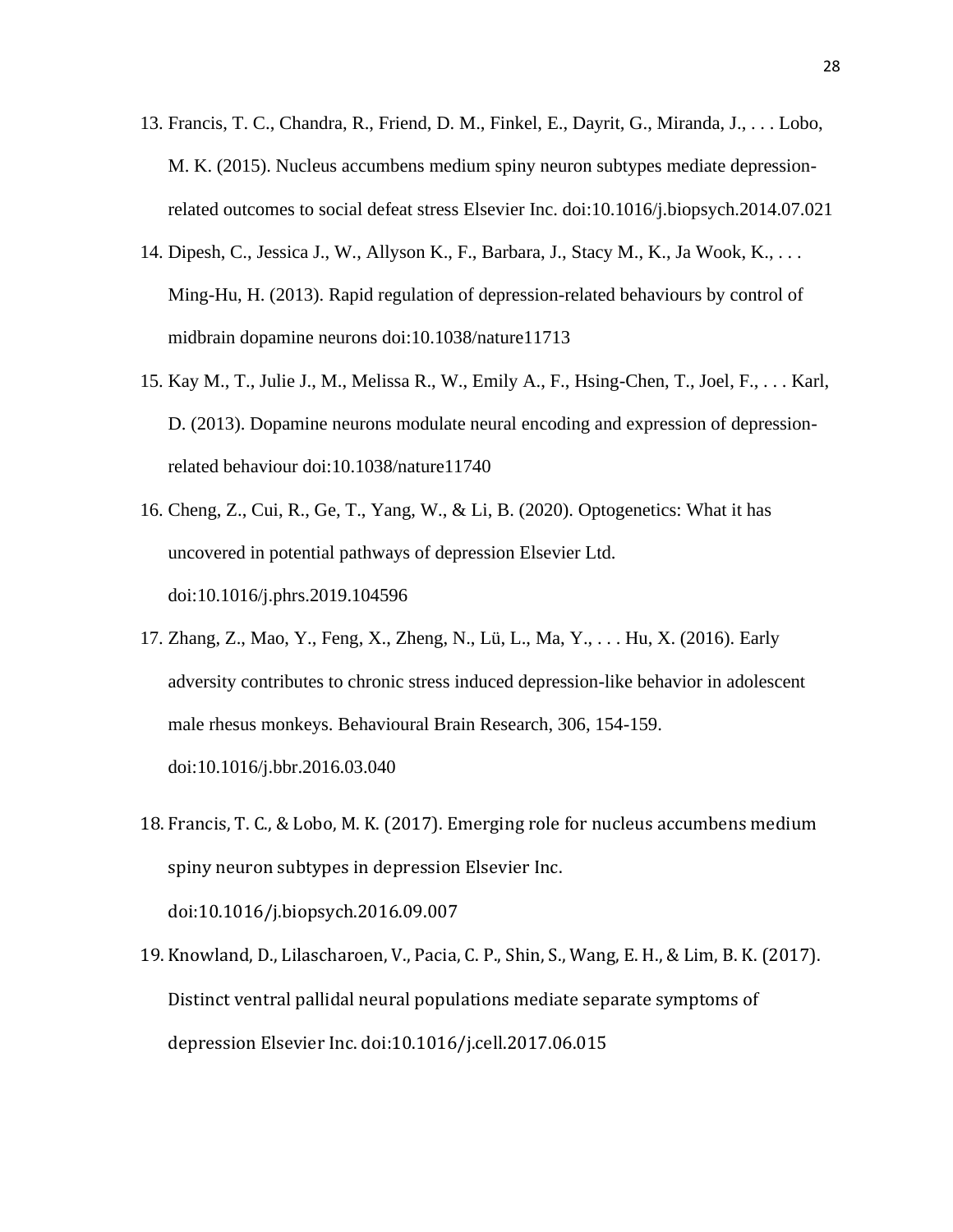- 20. Moreines, J. L., Owrutsky, Z. L., & Grace, A. A. (2017). Involvement of infralimbic prefrontal cortex but not lateral habenula in dopamine attenuation after chronic mild stress. England: Nature Publishing Group. doi:10.1038/npp.2016.249
- 21. Jenness, J. L., Peverill, M., King, K. M., Hankin, B. L., & McLaughlin, K. A. (2019). Dynamic associations between stressful life events and adolescent internalizing psychopathology in a multiwave longitudinal study. Journal of Abnormal Psychology, 128(6), 596-609. doi:10.1037/abn0000450; 10.1037/abn0000450.supp (Supplemental)
- 22. Starr, L. R., Hershenberg, R., Shaw, Z. A., Li, Y. I., & Santee, A. C. (2019). The perils of murky emotions: Emotion differentiation moderates the prospective relationship between naturalistic stress exposure and adolescent depression. Emotion, doi:10.1037/emo0000630
- 23. Mackin, D. M., Kotov, R., Perlman, G., Nelson, B. D., Goldstein, B. L., Hajcak, G., & Klein, D. N. (2019). Reward processing and future life stress: Stress generation pathway to depression. Journal of Abnormal Psychology, 128(4), 305-314. doi:10.1037/abn0000427
- 24. McPhie, M. L., & Rawana, J. S. (2015). The effect of physical activity on depression in adolescence and emerging adulthood: A growth-curve analysis. Journal of Adolescence, 40, 83-92. doi:10.1016/j.adolescence.2015.01.008
- 25. Rincón-Cortés, M., & Grace, A. A. (2020). Antidepressant effects of ketamine on depression-related phenotypes and dopamine dysfunction in rodent models of stress Elsevier B.V. doi:10.1016/j.bbr.2019.112367